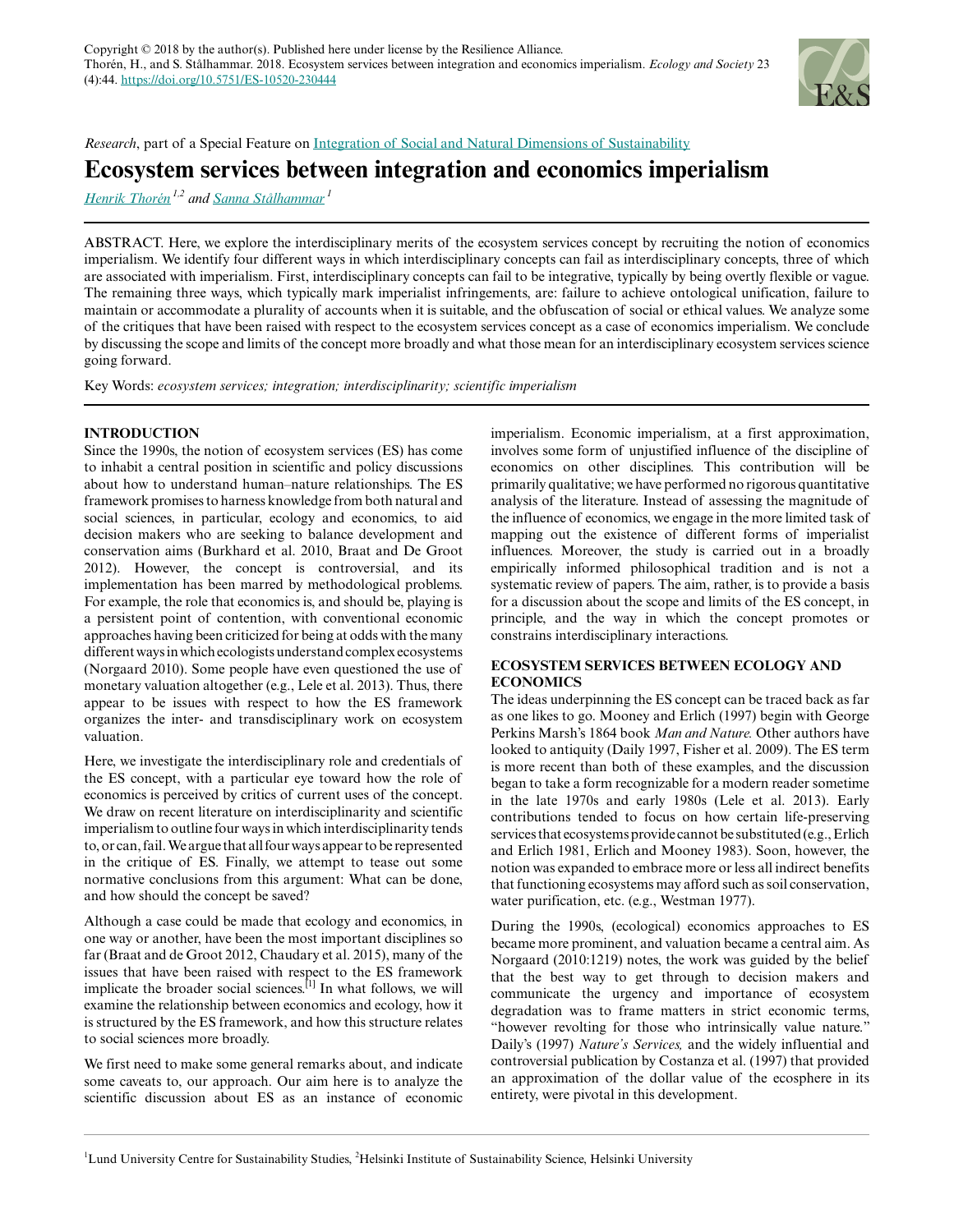For an array of reasons (see Norgaard 2010), the metaphor solidified and became the locus for considerable work valuating the benefits provided by ecosystems to aid decision making directly. The Millennium Ecosystem Assessment crafted and popularized a specific ES framework, and a definition was proposed that has since gained considerable traction; in the report, ES are understood as "the functions and products of ecosystems that benefit humans, or yield welfare to society" (Millennium Ecosystem Assessment 2005).

Since then, the ES concept and related scientific efforts have diversified to include a broad array of social sciences (Braat 2018), and the science-policy interface has shifted the focus away from monetary valuation to make room for "plural values" (Díaz et al. 2015, 2018). However, it is unclear to what extent this apparent shift involves a substantive change in perspective and a departure from a conventional economics framework, and the challenges associated with such a framework.

## **INTERDISCIPLINARITY AND SCIENTIFIC IMPERIALISM**

The field, roughly delimited by what now might be called ES science, is broadly perceived to be interdisciplinary. McDonough et al. (2017:83) express a common sentiment when they claim, "The fundamental thought behind ES is that the topic inherently combines the natural and social science." The concept of ES is interdisciplinary, connecting issues pertaining to human needs, wants, rights, and preferences to functioning and dynamics of ecosystems. Indeed, the interdisciplinary credentials of this notion have been the subject of previous discussions (Norton and Noonan 2007, Reyers et al. 2010, Lele et al. 2013).

We shall approach this issue deploying the idea of scientific imperialism. At a first approximation, scientific imperialism, as we employ the concept here, concerns transgressions between disciplines, particularly transgressions that are perceived to be epistemically or scientifically detrimental. There is some debate about whether the concept should be understood in normative terms (as something bad) or if a normatively neutral version of the concept is more appropriate. Most philosophers have opted for the latter (e.g., Mäki 2009, Rolin 2015, Fumagalli 2018); nonetheless, the discussion of imperialism squarely concerns the limits and risks of interdisciplinarity. We will return to this idea later.

A discipline is a complex entity in the sense that disciplines have many different components or dimensions. For example, Bechtel (1986) notes that disciplines can be associated with some social and institutional structure, a history, a domain of inquiry, and a set of cognitive tools and activities. Kuhn (1970:182ff) modeled disciplines on what he calls disciplinary matrices that he thought of as having a certain number of members, a set of paradigmatic problems and solutions (exemplars), values, models, and symbolic generalizations. For the present purposes, we focus on what Bechtel (1986) calls the cognitive tools. These tools include the theories, methods, models, and concepts of a discipline.

Broadly speaking, interdisciplinarity can involve any interaction among two or more disciplines along any number of different dimensions. Here, however, we focus on interactions that pertain to the aforementioned cognitive tools. Interdisciplinarity is widely associated with integration (O'Rourke et al. 2016) and has often been differentiated from "lower forms" of cross-disciplinary interaction such as multidisciplinarity on this basis (e.g., Apostel et al. 1972, Klein 1990, 2012, Bammer 2013). Integration is a concept that is difficult to analyze and has been used in more than one sense in the literature (O'Rourke et al. 2016). Integration is not one thing but many. It is common to distinguish between reductive integration, in which one theory is subsumed under another through a reductive relationship, and connective integration, which relates theories or bodies of knowledge to one another nonreductively (Cat 2017).

One way of thinking of integration in more concrete terms is in the form of interfield theories (Darden and Maull 1977, Maull 1977, Darden 1991), which are theories that connect the ontologies of two scientific fields in some way. An illustrative example is the formulation of the Boveri-Sutton chromosome theory of Mendelian heredity formulated in 1903 and 1904 by Theodore Boveri and Walter Sutton, which connected the field of classical or Mendelian genetics with cytology (Darden and Maull 1977, Maull 1977, Darden 1991). The theory stated that the gene, what geneticists at the time called the factor, was located in or on the "darkly staining bodies" that cytologists had been observing within cells (Darden 1991). This interfield theory turned out to be enormously productive in the exchange between cytology and genetics. The theory answered an important question within Mendelian genetics by providing the location of an entity that was stipulated to exist within the field. The theory also generated new predictions and problems that could be further pursued within the respective fields. For instance, the fact that genes have specific locations relative to one another meant that assortment is not perfectly random, i.e., genes closer to one another are more likely to be inherited together. This concept explained small statistical deviations with respect to certain pairs of traits. For our purposes, interfield theories organize the division of labor between disciplines and allow for what has been called problem feeding, i.e., the exchange of problems between disciplines and fields (Thorén and Persson 2013, Thorén 2015).

Finally, it should be noted that many people who have taken an interest in interdisciplinary concepts have emphasized, in one way or another, the flexibility of these concepts. Maull (1977) proposes that scientific fields can be connected by sharing terms that are continually revised by all participants, and where members of different disciplines may, at least initially, hold different versions of the concept (Thorén and Persson 2013). The influential idea of boundary objects (Star and Griesemer 1989:393) also relies on objects (or concepts) that are flexible enough to fit the different needs of collaborators while being rigid enough "to maintain [...] identity across sites." In other words, integration does not necessarily preclude differences among the involved disciplines, even with respect to the interpretation of shared concepts. The precise degree of flexibility and rigidity that concepts need to have to serve their purpose presumably can vary from one context to another.

## **Scientific imperialism and interdisciplinary failures**

One way in which attempts at interdisciplinarity can fail is by never achieving integration. This can happen in more than one way, depending on one's idea of integration, and a failure to achieve integration need not be a scientific failure (e.g., if integration is not suitable for the context). Thus, one problem is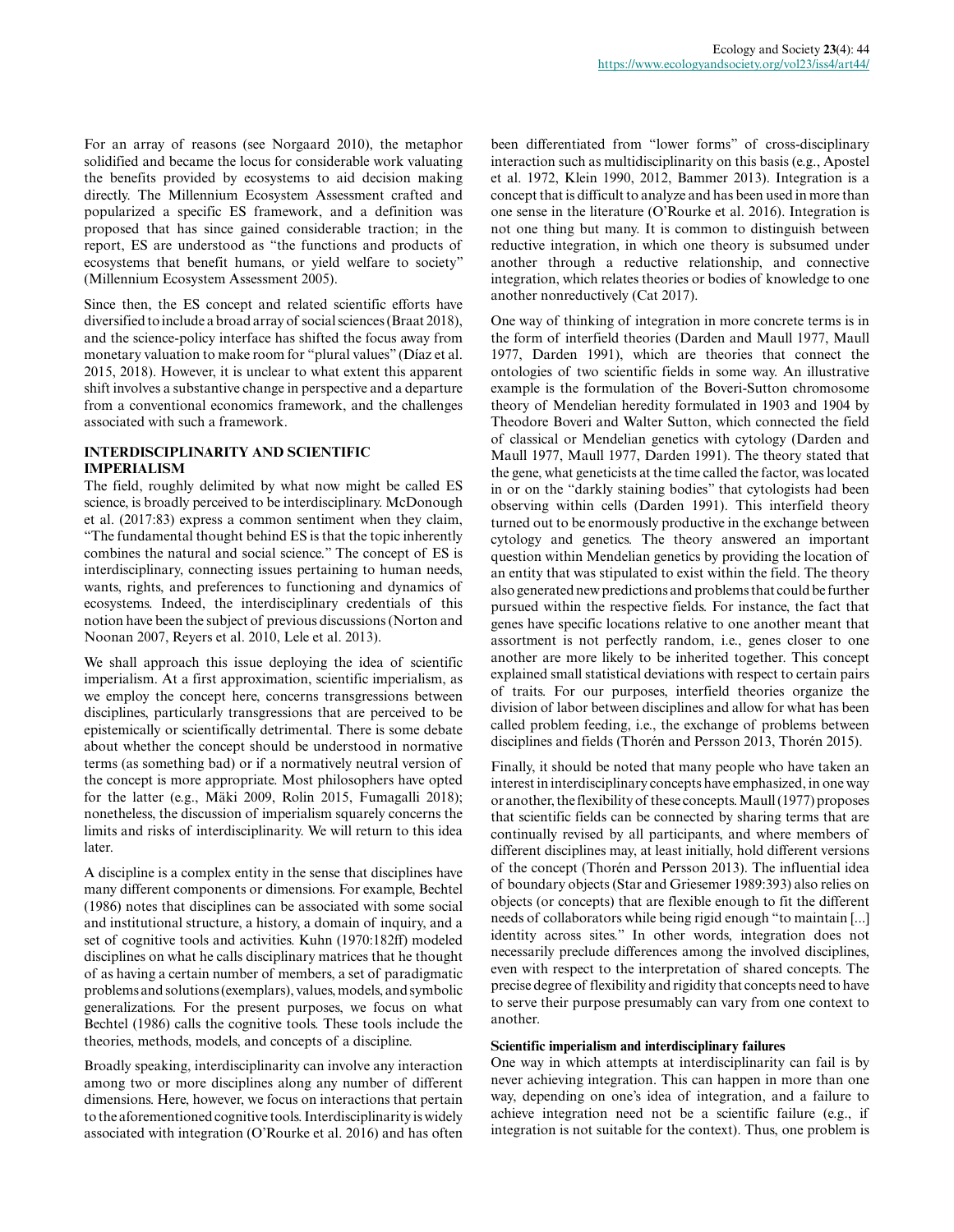in failing to achieve integration where integration is suitable, whereas another is in forcing integration where integration is not suitable (Persson et al. 2018). The latter problem conforms readily to scientific imperialism. However, scientific imperialism occurs in several forms, and there are many relevant aspects to it, both epistemological and moral.

Disciplines are typically construed as multidimensional entities with many components; theories, methods, models, and concepts are important, but so are social and institutional factors, values, practices, and preferences (Bechtel 1986). Scientific imperialism can operate on any number of these dimensions, yielding different forms of imperialism. Mäki (2009, 2013) differentiates between three basic forms of imperialism: that of scope, style, and standing. Imperialism of scope is explanatory and involves attempts to explain facts belonging to the domain of one discipline by deploying the explanatory resources of another. Imperialism of style concerns the "styles and strategies of research," and imperialism of standing pertains to "academic and non-academic prestige, power, and resources" (Mäki 2013:334). Although analytically distinguishable, the three forms often occur in concert.

Mäki (2013), who adopts a normatively neutral conception of imperialism in which its epistemological and moral justifications depend on particular aspects of the situation, suggests four constraints on imperialism. These constraints are: an ontological constraint requiring unification to be ontological rather than derivational, an epistemological constraint requiring of the imperializer to consider carefully and make explicit the uncertainties associated with boundary transgressing science, an axiological constraint calling on observance to social and ethical values more broadly, and finally, an institutional constraint such that scientists must "proceed under the guidance of the rules and regulations of appropriately virtuous scientific practice" (Mäki 2013:337). We highlight issues pertaining mainly to the first three of Mäki's constraints.

First, many philosophers that have taken an interest in scientific imperialism have identified the phenomenon with some form of unification (Mäki 2009, 2013). In this account, the imperialist is subsuming facts belonging to the domain of different disciplines under a single explanatory framework. Controversial examples include explaining social and behavioral facts by using evolutionary theory (see Dupré 1996, 2001). Such infringements typically rely on the assumption that phenomena belonging to these different domains are, in some respect, similar or even of the same sort. Mäki's (2013) aforementioned ontological constraint requires that this kind of infringement be carried out on the basis of real similarities. "The pursuit of unification in its ontological mode is a legitimate process of discovery of the extent to which there is unity in the world itself: the extent to which parts of the world are made of similar components, governed by similar laws, or generated by similar causal mechanisms, and so on," (Mäki 2013:336). Derivational unification, which Mäki considers to be too weak a basis for imperialist infringements, constitutes the "deriving of large classes of explanandum sentences from a parsimonious set of theoretical sentences or inferential patterns" (Mäki 2009:13).<sup>[2]</sup> The problem with imperialism in this case is the lack of an ontological basis upon which attempts at unification should be based.

Another aspect of imperialism relates to pluralism rather than unification. Imperialism is wrong because it involves the unwarranted or premature exclusion of alternatives. John Dupré (1996:377) writes:

*However, typically imperialists do not merely establish embassies in foreign countries and offer advice to indigenous populations. And similarly, economic imperialists do not merely export a few tentative hypotheses into the field they invade, but introduce an entire methodology and one, I suggest, that is in many cases almost entirely inappropriate.*

Midgley (1984:159) made comments along these lines in her critique of sociobiology, making note of the "somewhat wild offers made [by sociobiologists] to take over the social sciences." The problem is not necessarily that the propositions offered are entirely misguided; the main issue is that they suppress viable alternatives for one reason or another. Mäki incorporates this idea in his epistemological constraint (2013), but whereas Mäki's motivations are epistemological and rely on uncertainty, Dupré (1996) is more appropriately understood to defend a more radical form of pluralism.

There are two points to be made. First, although unification and pluralism appear to point in different directions, there need be no conflict between achieving ontological unification and avoiding the suppression of viable alternatives. Important similarities between domains can be discovered without necessarily displacing complementary explanations. Second, unification and pluralism need not be understood as universal aims. Indeed, many pluralists have argued that the question is contingent on the particular situation (Kellert et al. 2006).

Another concern that often has been raised with respect to presumptive instances of scientific imperialism in general, and economics imperialism in particular, involves social or ethical values. In her critique of sociobiology, Midgley (1984:107) not only raises the issue of epistemological pluralism, but also points out how sociobiological theorizing tends to "devalue the valuable and conceal the important" in a much broader sense. Clarke and Walsh (2009) have something similar in mind when they write, "Scientific imperialism causes us to fail to appreciate the irreducibly pluralistic nature of human values," (Clark and Walsh 2009:203). Mäki (2013) captures these concerns in his axiological constraint.

Here, the target of the imperialist infringement is not only another discipline. The values at stake are typically thought to be grounded in broader social or ethical values. The sociobiologist, in proposing evolutionary explanations of, e.g., rape, appears to be taking an abhorrent social phenomenon and stripping it of its moral and ethical dimension. This is problematic, both from a societal perspective (rape is a social problem) and from a sociological perspective, because it is precisely the moral and ethical dimensions of this phenomenon that makes it important.

In summary, we have highlighted three aspects of imperialism: the failure to achieve unification (or integration), the failure to observe epistemological pluralism (when pluralism is appropriate), and the failure to account adequately for the appropriate values. These are not mutually exclusive failings. Often, aspects of each are present simultaneously in cases of imperialism.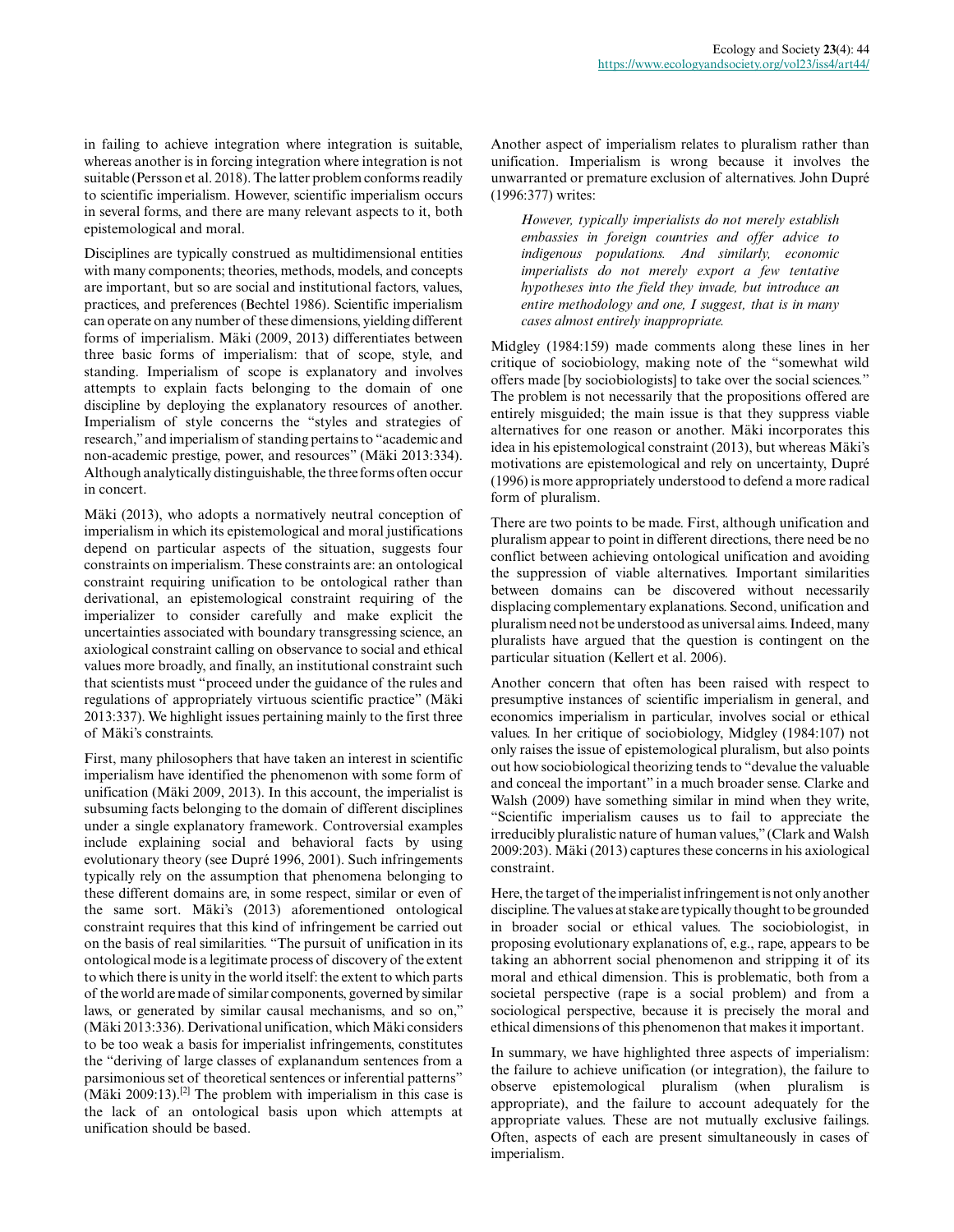## **ECOSYSTEM SERVICES AS AN INTERDISCIPLINARY CONCEPT**

We now return to the ES concept and its interdisciplinary credentials. We first note an important initial observation: ontological and axiological concerns that have been kept analytically separate thus far tend to collapse in the discussion about ES. The reason is because values play such a prominent role in the discussion because valuation is a central aim for ES science. Thus, some of the central ontological issues revolve precisely around the ontology of the values involved.

### **Integration and unification**

We begin by examining how integrative the ES concept is perceived to be. It is important to note that ideas diverge regarding to what extent ES should be a concept that fosters interdisciplinary relations explicitly. To recap briefly, we are looking for two different concerns. One concern is that integration never occurs in the first place, perhaps because the boundary concept is not rigid enough. The second concern, which we have associated with imperialism, is that the connection implied by the concept is not sufficiently substantial.

We start with the first charge that integration never occurs. There are some indications that the ES field is too disaggregated. Abson et al. (2014) found a small proportion of the ES publications to be interdisciplinary, with the majority within either ecology or economics. They note, "Different ecosystem services research foci have not yet been integrated into a shared understanding or operationalization of the concept," (Abson et al. 2014:35). Different research clusters remain detached from one another. On the other hand, they argue, the clusters that have abandoned traditional disciplinary confinements and assumed a more interdisciplinary problem-oriented and systems-based approach have been more successful.

Looking at publications quantitatively, however, the picture is mixed. Chaudhary et al. (2015) trace the development of ES across academic disciplines and find that the most cited papers were from the interdisciplinary field of ecological economics, closely followed by ecology or biodiversity. McDonough et al.'s (2017) systematic literature review covering publications from 2005 and 2016 shows that environmental sciences (34%) and agricultural and biological sciences (27%) account for a majority of publications. Social sciences (10%), and in particular economics (3%), publications composed a small part of the ES literature (McDounough et al. 2017). McDounough et al. (2017) acknowledge that the categorization by subject is, by definition, not capable of accounting for actual interdisciplinary ES publications. Although interesting, studies such as the aforementioned, on their own, do not give an indication of the influence of economics on ES discussions in disciplines that are not economics, but rather show that the ES concept has received comparatively little interest in economics.

At the level of individual studies, it is clear that using ES on its own requires only minimal integration. McDonough et al. (2017) note how studies in individual research disciplines reframe ES definitions and terminology to fit within the respective disciplines in such a way as to complicate the advancement and transfer of knowledge between disciplines. The flexibility of the concept thus allows disciplines to employ the ES terminology and methodology but operate within their own disciplinary framework. It is clear that a commitment to ES does not necessitate any deeper form of interdisciplinarity. For example, Baumgardner et al. (2012) studied the role of a peri-urban forest on air quality improvement in the Mexico City megalopolis, and no attempt at valuation was made. Similarly, Donovan and Butry (2011) estimated the effect of urban trees on the rental price of single-family homes in Portland, Oregon, USA, using the valuation method of hedonic pricing whereby the only ecological component of the study was the proximity of trees to rental homes. The theoretical foundation of ES thus seems to offer a lot of room within which studies can be characterized as ES research without integrating ecology or economics and without being interdisciplinary in general. The question is: Is there too much room?

Some seem to suggest that the answer to this question is "yes." "Vagueness" is a common critique of the ES concept in general (see Schröter et al. 2014), along with complaints that central concepts are ambiguously defined and systems of categorization and classification remain somewhat inconsistent (Nahlik et al. 2012). However, the vagueness (or flexibility) of the concept is often also put forward as a strength. It has been suggested that definitions have been left intentionally vague, as was the case with the Millennium Ecosystem Assessment (2005), to spur creativity. Continuous improvement and revision, it is pointed out, is a characteristic of the developmental phase of the new field (Schröter et al. 2014). A flexible concept is more inclusive and better suited for transdisciplinary contexts (Schröter et al. 2014).

However, interpretative flexibility is not sufficient for something to be a boundary object. Boundary objects also need a "material/ organizational structure" that can meet the information needs of participants (Star 2010:602). McDonough et al. (2017) found that definitions, classification systems, and fundamental concepts are repeatedly reevaluated and revised in ways that create confusing research environments and impede implementation of the ES framework into concrete policy and management. This can be taken to suggest that the ES concept is in want as a boundary object.

A case could be made that, despite considerable efforts to make the ES concept clearer, ambiguities remain. The influential ES cascade is a conceptual model of the relationship through a number of intermediary steps between ecological structures and human values (Fig. 1; Haines-Young and Potschin 2010). Although an explicitly stated motivation for developing the model in the first place was to reduce the ambiguity of central terms (Potschin-Young et al. 2018), the model introduces many further difficulties. Costanza et al. (2017:5), for instance, suggest that the model is "at the same time an oversimplification of a complex reality and an unnecessary complication of what is essentially a very straightforward definition." For example, the cascade relies on a range of further concepts, i.e., structures, functions, services, benefits, values, capabilities, capacities, and processes, all of which are often surprisingly difficult to distinguish from one another (e.g., Potschin-Young et al. 2018).

The idea of functions in the ES cascade has been identified as especially problematic. The concept of function is often understood to have a direction, i.e., a function is a function for something, and thus has sometimes been conflated with services: ecosystem functions directed at humans. At other times, function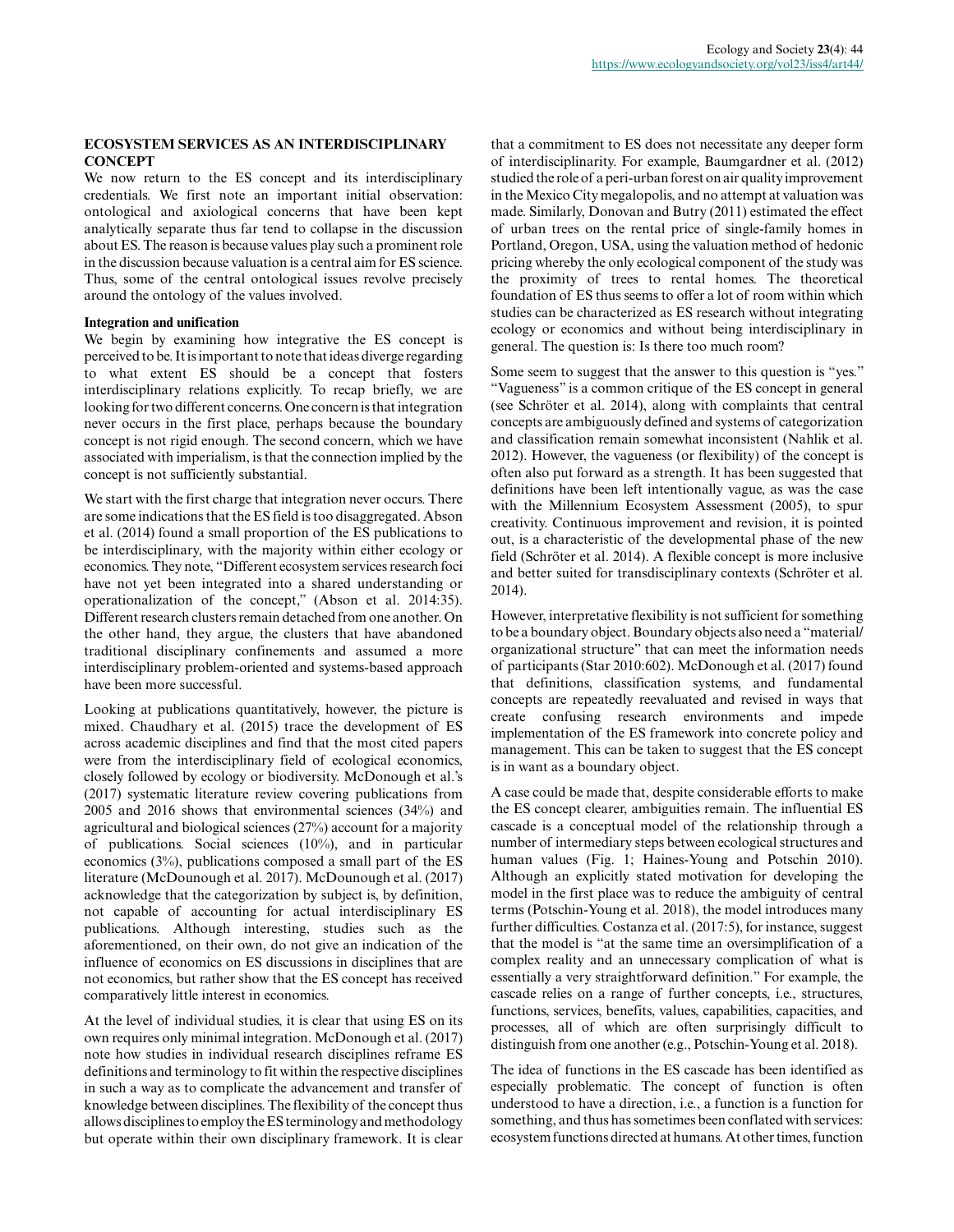

**Fig. 1.** The ecosystem services cascade. Adapted from Haines-Young and Potschin (2010).

has been thought of as synonymous with ecosystem processes (Millennium Ecosystem Assessment 2005; see Jax [2016:42] for different uses of the concept in ecology). The ambivalence of these categories lead to problems when one attempts to value separate services economically. Lele et al. (2013:347) exemplify:

*There is a persistent tendency in the ES literature to treat processes internal to ecosystems synonymously with ecosystem 'functions' and ecosystem 'services'. This is clearly problematic, because it leads to either double counting or the counting of and comparison between variables at different levels. For instance, nutrient cycling is not a service; it is only a process that contributes to (say) timber production service. Valuing nutrient cycling in addition to timber would then lead to double counting (as in Maass et al. 2005). Similarly, pollination of forest plants, including that of economically useful plants, is a process that goes on within the forest ecosystem, but once the useful products have been valued, one should not value the pollination again.*

The point that Lele et al. (2013) make suggests that the ES concept does not do a good job of organizing the boundaries between involved disciplines. It gives no framework for how to connect ecological complexity and dynamics with human wants and needs. Another way to phrase this is that, as an interfield theory, it can be considered underdeveloped.

One problem that has been raised is that the ES cascade draws attention to subsequent steps in the cascade at the expense of fundamental ecological understanding. Much effort in ES research is focused on classifying services and understanding service dynamics in terms of trade-offs, synergies, and bundling (Bennett and Chaplin-Kramer 2016). However, services parse

ecosystems according to the needs and wants of humans and are not always dynamically active components of ecosystems (although human actions clearly influence ecosystems), and are certainly not the only components. Jacobs et al. (2013) point out how results from modeling and mapping services are often presented clearly and explicitly, overlooking the underlying uncertainty of inherently complex ecosystem dynamics. La Notte et al. (2017) are explicit in highlighting how challenges arise when applying the cascade framework in practice because flows and assets (i.e., stocks) do not account for the complexity of ecological interactions in a systems ecology perspective. A very general way of analyzing these concerns is that the ES concept, as well as the ES cascade, does not provide a good interfield theory in the sense that it fails to relate stably the ontologies of social science disciplines and ecology. It is difficult to get the boundaries right, in part, perhaps, because of the interactions and interconnections being fickle, messy, and prone to change. Confusion with regard to concepts such as function and service can be taken as testament to this idea.

There are traces of additional ontologically based arguments against ES and the use of conventional economics in ecosystem valuation. Norton (2011) identifies two problems that he sees as central. The first problem he calls the reversibility and substitutability problem, and the second he calls the accounting problem. Both issues have "ontological" components. Concerning reversibility and substitution, Norton (2011:63) writes:

*Economists, who engage in analysis of valuation for goods and services 'at the margin', focus on overall welfare, manifest as the average ability of consumers to pay for goods and services they desire. Ecologists, however, are suspicious of marginal analysis of goods*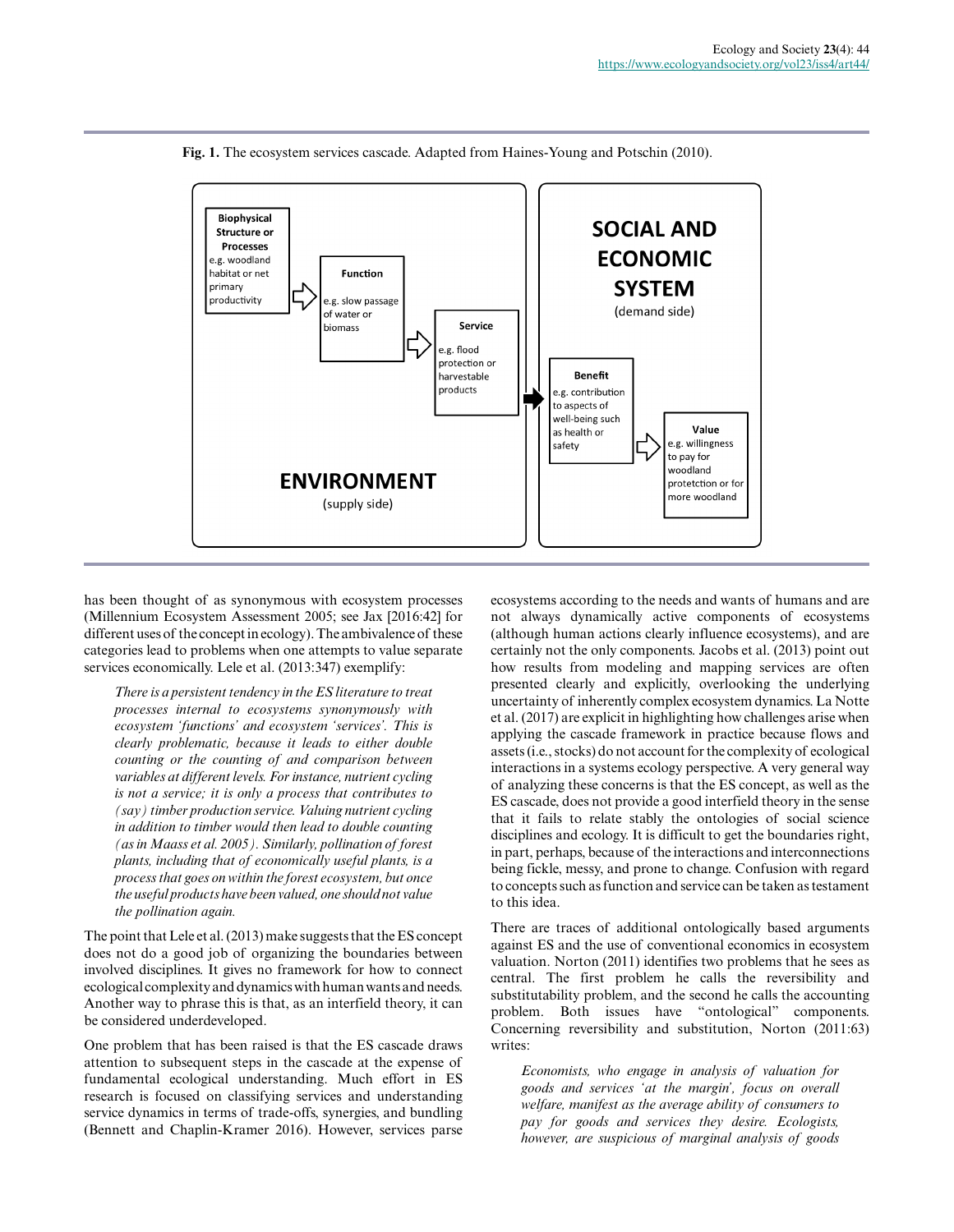*derived from nature, because they believe ecological systems are complex systems that contain many thresholds and multiple 'regimes of functioning'.*

In short, a marginalist economic perspective is problematic to ecologists because it implies that particular services are substitutable with other goods that carry the same value, and that all processes are, in principle, reversible. This misconstrues how ecosystems function, where many important process are, in practice or principle, irreversible, and discontinuity and the presence of dynamical tipping points are perhaps the most salient feature from a human perspective.

The accounting problem concerns the ontology of the values involved. Ecologists and economists deeply disagree not only on "*how much* value various objects have; they also disagree about *what things* have value and *in what terms those values are to be measured or counted,*" (Norton 2011:364). We have reasons to return to values more explicitly later, but for now, it is interesting to note that Norton (2011) phrases these differences as explicitly ontological in nature and deploys territorial metaphors that lends themselves well to the terminology of imperialism.

These practical problems pale by comparison with the very great issues associated with what could be referred to as the "ontological" problems that afflict the discourse about environmental values and valuation. Different disciplines develop independent theoretical and conceptual frameworks to explain their respective areas of study, but in the area of environmental valuation, the turf wars and incommensurabilities across disciplinary and theoretical lines have settled into trench warfare, with economists and philosophers as the main antagonists, and with ecologists standing by with crucial insights, but reluctant to enter the values fray for fear of losing their status as "objective, value-neutral, scientists" (Norton 2011:366).

In Norton's (2011) interpretation, the main battle lines are between ecologists and ecological economists on the one side, and conventional marginalist economists on the other. It is quite apparent that ontological concerns, not least ontological concerns with respect to values, have been important among those hesitant about the integrative potential of the ES framework.

### **Pluralism**

A pervasive critique of the ES framework speaks to the idea that the concept has indeed been overrun by overtly economistic methods and metaphors to the detriment of a broader, more complete understanding of the dynamics of ecosystems. This line of critique is clearly pluralist in nature.

*Ecologists understand the complexity of nature using many different frameworks, each of which helps to understand different aspects of natural systems. By focusing on the stock-flow framework, the valuation of ecosystem services and implementation of payments for ES and related projects will have unintended consequences that could have been better foreseen and avoided or adapted by using additional patterns of thinking. The ecosystem service metaphor now blinds us to the complexity of natural systems, the ecological knowledge available to work with that complexity, and the amount of effort, or transactions costs, necessary to engage seriously and effectively with ecosystem management.* (Norgaard 2010:1219).

Norgaard (2010) is indicating that the (conventional) economic framing that the ES concept has come to involve is too narrow from an ecological perspective. The ES framework is suppressing the pluralism within the discipline of ecology, a pluralism that is necessary to adequately describe complex systems such as ecosystems.

Norton and Noonan (2007:665) make a similar point but take an interdisciplinary perspective, drawing attention to how conventional economic methodology overrides other social sciences in the ES domain:

*What worries us is that the current enthusiasm for ecosystem service methods (used in tandem with contingent valuation methods) has locked the rhetoric of environmental evaluation in a very monistic, utilitarian, and economic vernacular that leaves little or no room for other social scientific methods, or for appeal to philosophical reasons or theological ideals.*

For Norton and Noonan (2007), the very adoption of an "economic vernacular" and metaphors are problematic and, in essence, involve a commitment to a certain set of values that are themselves questionable, not only from a scientific perspective, but also from social and ethical perspectives. Silvertown (2015) similarly suggests that the concept has been oversold and that the focus on monetization is preventing adherents of ES from recognizing alternative approaches. Spangenberg and Settele (2010) note that economic valuation of ES is based on an ideal of a pursuit of objectivity as an optimal basis for decision making, regardless of the assumptions and epistemological constraints of the valuation methods, which leads to divergent results depending on the choice of application.

Another interesting observation is that certain ways of construing ES, such as the ES cascade, tend to exert excessive influence on subsequent research, overlooking the plurality of methodologies and perspectives that potentially could inform proceedings. Following the Millennium Ecosystem Assessment in 2005, the main research needs for understanding ES were defined by Carpenter et al. (2006). These needs included the lack of a robust ecological theory linking ecological diversity to ecosystem dynamics and ES, as well as poor or nonexistent indicators and data for many services. Bennett and Chaplin-Kramer (2016) argue that regardless of the boom of ES literature, an understanding of the ecological foundation of ES is still incomplete. Naeem et al. (2015) similarly suggest that the natural scientific basis to the ES approach remains underdeveloped in spite of the intended focus on ecosystem functions. For example, the question remains unanswered of how spatial heterogeneity (uneven distribution of species within one area) affects ecosystem function and the provision of ES (Bennett and Chaplin-Kramer 2016). Even though ecosystem ecologists have provided evidence of ecosystem-level nonlinearities, feedbacks, and thresholds in ecological systems that affect ES provision, most ES science is still based on the assumption of linearity according to the ecosystem cascade (Bennett and Chaplin-Kramer 2016). The lack of understanding about the underlying nonlinear ecology has not stopped the rapidly growing field of ES, but has instead lead to cherry-picking ES research that is based on data availability and ease of quantification (McDonough et al. 2017). The enemy of the pluralist, in this case, is methodological convenience.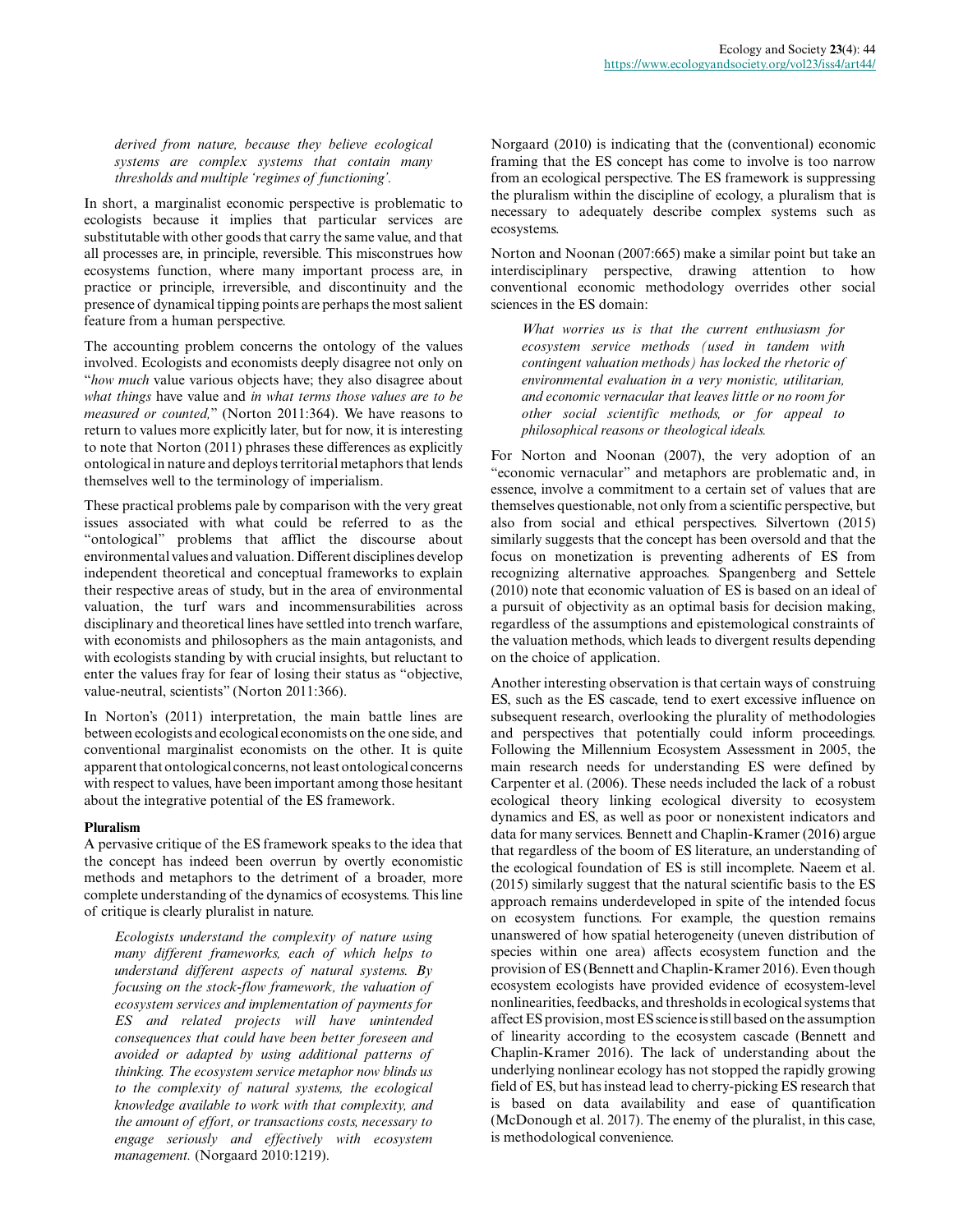Perhaps the lack of plurality in the field of ES is similar to what Norgaard (1989) noted about ecological economics in the late 1980s. A lack of methodological pluralism resulted in analysts repeatedly ignoring how the frameworks that were being relied on precluded the pursuit of certain venues of research.

### **Value suppression**

Values and valuation are central concerns in ES science and are points of intense and persistent conflict. Above, we have framed the conflict mainly in ontological terms; i.e., there are not only issues associated with connecting economic (and social science) ontologies with ecology but also deep disagreements about values, what they are, and how they are to be understood and construed. Here, the transdisciplinary nature of ES science means that it is not merely about scientific representations, but ultimately about accounting for social and ethical values more broadly in both science and policy. The two issues collapse, as it were. The charge of (economics) imperialism, here, is then that the influence of economics on the ES discussion essentially appropriates a problem that is social and casts it in narrow economic terms. In short, this line of critique concerns how the influence of either conventional economics or, more broadly, economics in general (e.g., Lele et al. 2013) misrepresents how nature is or should be valued. The fears include how economics encompasses certain types of values, how economic influence leads to value monism despite a broadening of disciplinary engagement, and how ES assessments are incapable of capturing a diversity of ecosystem values.

The axiology of what constitutes ES value in valuation has generally been influenced by economic conceptions of value. Goméz-Baggethun et al. (2010) show how the historical development from an economic theory of value building on use value to the current theory of value building on exchange value is crucial for how what types of properties of ecosystems are determined to be included in monetary valuation. An exchange theory of value measures value by determining the ratio in which goods are exchanged based on subjective preferences for those goods. Applying this theory of value to ecosystems, the value of an ecosystem is seen as originating in individuals minds and not in the structures and properties of the ecosystems themselves, i.e., a subjective theory of value. Spangenberg and Settele (2016) point out that because exchange value is measured as marginal utility, by definition it is not possible to value the utility provided from a stock of goods, i.e., a whole ecosystem, but only the flows of goods from that ecosystem. The closest economics can get within its disciplinary boundaries to measuring the value of ecosystems is, as Spangenberg and Settele (2016:103) put it, "in calculating a subjective, instrumental, utilitarian exchange value for something which most probably is unique, representing an inherent value (and sometimes, in addition, an intrinsic value) no market price can buy." Neoclassical economics is also not able to deal with value incommensurability and lexicographic preferences, which are often associated with environmental values (Spash 2000).<sup>[3]</sup>

The idea of subjective value is an important foundation for ecosystem services valuation more broadly, and does not only apply to the narrow orthodox neoclassical economic assumptions of monetary valuation, but also to nonmonetary valuation. From an axiological perspective, subjective values make up only a small part of the values (next to ideal and real or objective values) that can be considered relevant with respect to ES, and within that sphere,

only a subset (the instrumental values) can be encompassed by monetary valuation (Spangenberg and Settele 2016).

This underlying axiology of ES also feeds into the philosophical problems associated with the ES concept that have to do with the intersection of economics and ethics. Environmental ethicists, at least since the 1970s (see Brennan and Lo 2016), have often subscribed to metaethical objectivism, arguing that nature is intrinsically valuable in the specific sense that it is valuable independently of a valuer (O'Neill 1992, O'Neill et al. 2008). In this approach, the ES concept appears to be problematic because it fundamentally construes values as subjective, i.e., dependent on some valuing subject (humans).<sup>[4]</sup> Intrinsic values as objective values cannot be assessed through consulting value judgements of relevant subjects. Nor can they, as it were, be obtained by examining the properties of ecosystems. This particular construal of intrinsic values is not uncontroversial; it has been the subject of much debate in conservation biology (Noss 2007, Justus et al. 2009, White 2013) but nonetheless serves to illustrate some of the difficulties involved in the ES project if the ethical basis is to be taken seriously. Thus, there are issues both with value monism, the charge being that not every relevant value can be fitted within an ES framework, and with the inherent anthropocentrism that follows from relying so heavily on the service metaphor.

Hejnowicz and Rudd (2017) bring up relevant points of criticism of ES valuation that fit well with imperialism as value suppression. Intrinsic values cannot be encompassed by the ES values framework if they are seen as objective values, and nor can ideal values such as equality or justice (Spangenberg and Settele 2016). It has been demonstrated that spiritual and aesthetic values, which can be considered ideal values, have fundamentally different axiological constructions than what can be incorporated into the consequentialist ES framework (Cooper et al. 2016, Stålhammar and Pedersen 2017). Previously, cultural ecosystem services have been acknowledged as partly inappropriate for monetary valuation assessments because of their place-based and incommensurate character (Chan et al. 2012). Instead, social and cultural values are increasingly incorporated by nonmonetary valuation, which is a growing field that draws on diverse social sciences disciplines and includes so-called deliberate valuation and interpretivist approaches (Kelemen et al. 2016, Kenter 2016). As noted by Raymond et al. (2014), some of these methods are similar to the neoclassical monetary valuation approach because they assume that individual values can be quantified and aggregated.

As it currently stands, the broader debate on the value of nature is burdened by a range of different ways of categorizing and theorizing about value that are difficult to disentangle from one another (Hejnowicz and Rudd 2017). A range of disciplines, from ecological economics and ethics to conservation biology and social psychology, all have contributions to make here, but each operate with different categories and value concepts.

It is notable that the ES community has been moved by some of the criticisms. In the launch of its new conceptual framework, the Intergovernmental Platform on Biodiversity and Ecosystem Services (IPBES) has shifted the focus from services to "nature's contribution to people" and from values to "nature's gifts." These changes are hoped to connect better to other (non-Western) knowledge and value systems (Díaz et al. 2015, 2018, Pascual et al. 2017, Tengö et al. 2017).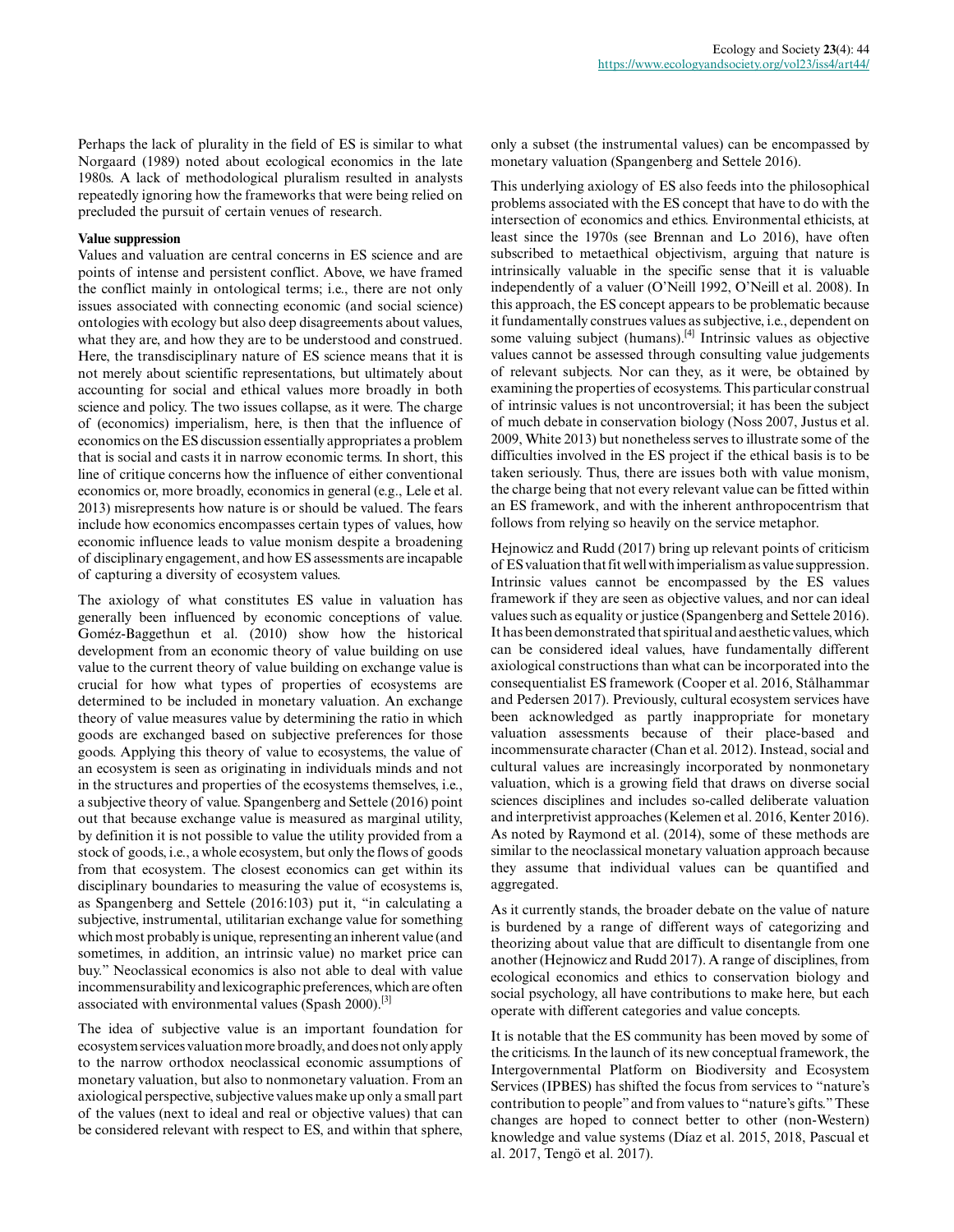In spite of these efforts, there are questions as to what a framework can accomplish with regard to accurately integrating diverse worldviews and nonoverlapping and incommensurable values of nature. The fear is that the ES paradigm is not endlessly expandable and the difficulties with which it is confronted are not methodological, but fundamental. James (2015:347), discussing to what extent the humanities and social sciences can be incorporated in the ES framework, explicitly exemplifies this view:

*The ecosystem services framework is therefore totalizing. All manner of different approaches to the cultural value of places, from phenomenology to textual analysis, find themselves reinterpreted in terms of service-provision. And all manner of places get framed as service providers. Beautiful places become suppliers of aesthetic services, sacred places providers of spiritual services. If a place is part of who we are, then that, too, is conceived of as a cultural service which it supplies.*

There are also other ways in which values, broadly construed, come into play in thinking about human–nature relationships. Norton (2011) has pointed to the way in which the metaphors and analogies used in grappling with the relationship between humans and the natural environment are both informed by and, to some extent, perpetuate certain values, and that we therefore should not make these choices lightly. The argument is informed by recent developments in the philosophy of science (e.g., Cartwright 1999, Longino 1996, Dupré 2001, Mitchell 2002, 2008; see also Kellert et al. 2006 for a helpful overview). The idea is that the models, metaphors, and analogies we use to construe reality are inherently partial; this is what makes them at all useful (Mitchell 2008). A map as rich in detail as the landscape it depicts is useless as a map. This partiality of representations means that choices have to be made; certain features are emphasized at the expense of others. What makes a specific representation good or bad depends not merely on, say, structural similarities between model and target system, but also on what the purpose of that representation is, and what is considered to be important about the situation more broadly. Often, epistemic values will fail to inform the inquirer to a sufficient degree. Other values come into play, e.g., social and ethical values, as well as pragmatic considerations (Parker 2014). These choices may or may not be conscious and deliberate, but they do have implications. Different choices of metaphors highlight different aspects of systems while hiding others. The language that the ES discourse is imbued with matters. It is rife with economic metaphors and underlying analogies. This circumstance is apparent, for example, in the socalled ES cascade (Fig. 1). The ES cascade is loosely based on a production chain, a metaphor deployed to explore the intermediate steps linking "final products" (benefits and values) with the underlying ecological structures and processes that give rise to those products. The environment is construed as the "supply side" and the social and economic system as the "demand side." The economic account of value employed by the ES approach has been accused of locking discourse into a "nature as productive factory" theme that limits the creative use of alternative metaphors and accounts of value (Norton 2015).

### **DISCUSSION AND CONCLUDING REMARKS**

Let us first consider the impacts of ES on the involved disciplines. The modern idea of ES has had an undeniable effect on the disciplines that have engaged with it, in particular economics and ecology, but also a range of other social sciences. In ecology and conservation biology, underdeveloped areas of research have been highlighted, especially indirect use values of ES, leading researchers in these disciplines to now be "more willing to focus on variables that may be of direct relevance to human beings" (Lele et al. 2013:346). This shift in interest, on behalf of ecologists, from focusing on issues such as net primary productivity, nutrient cycling, and patterns of diversity to concerns of more immediate pertinence to humans has also led to a change in the interdisciplinary landscape. Ecologists have increasingly moved to collaborate with economists, and economists have not been untouched by the encounter. Lele et al. (2013:345) suggest that some of the appeal of the ecosystem service concept flows from how it has gotten otherwise economics-averse ecologists to contribute to economic analysis and assessment. At the same time, important concessions have been made by (some) neoclassical economists, who have come to embrace a strong concept of sustainability.

Spangenberg and Settele (2016) suggest that much of the policy impact of the ES concept is still primarily due to its use as an illustrative metaphor, not as a quantitative framework.

We have shown that, at some level, there seem to be contradictory lines of critique that have been directed at the ES concept. It has been suggested that the concept is too vague and ambiguous to establish a connection on which genuine interdisciplinary inquiry may be built. A minimal conclusion here is that studying ES on its own need not involve any deeper integrative efforts. This fact does not necessarily exclude secondary effects that using a similar label across disciplines may bring. Neither does it say anything definitive about what is forthcoming, at least not on its own. In apparent contradiction to the idea that the ES concept is too barren and vacuous to "maintain identity across sites" (Star and Griesemer 1989), other common charges suggest that the concept is overburdened with content. A commitment to ES leads, maybe inevitably, to a particular, narrow, and exclusive understanding of how human societies relate to the natural environment. However, these two ideas are not necessarily contradictory. An empty concept can be filled with particular meanings and is thus subject to precisely the kind of hostile takeover of which scientific anti-imperialists are wary.

Suppose we turn the question around. In what way does economics inform ecology? As pointed out by Lele et al. (2013), the broad influence of the ES concept has moved ecologists to take on a more anthropocentric perspective. The study by Baumgardner et al. (2012), which, from a strictly ecological perspective, is looking at periurban forests and their effects on air quality, might be an illustration of this development. It is more questionable if economics has anything deeper to say about ecology as such.<sup>[5]</sup> Taking this stance, it would appear that ecologists are the more likely candidates to be imperialists, albeit not perhaps in a normatively negative sense, depending on one's perspective.

So, how are we to think of the imperialism metaphor here? The struggle is between economics, ecology, and a few intermediary positions, as well as the social sciences as a whole. Recent developments suggest an increasing awareness that something has been overlooked with regard to the social sciences and humanities (Vadrot et al. 2018*a,b*) such as the significance of meanings,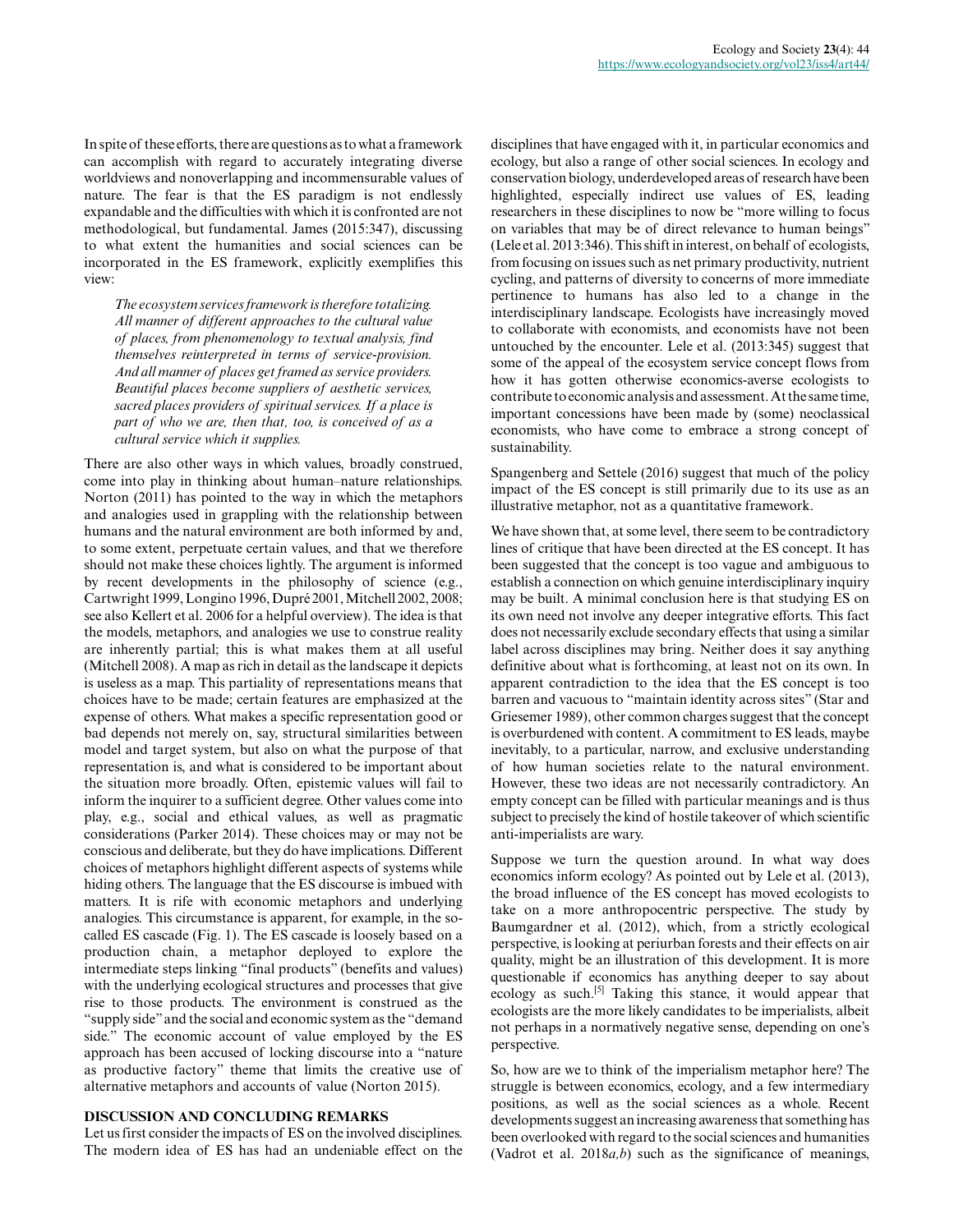aspirations, and desires with regard to values of biodiversity (Jetzkowitz et al. 2018).

A central concern is then: On who's or what terms? What disciplines should be involved in or contribute to a science of ES, and how should one appropriately arrange those disciplines with respect to one another? What are the constraints on involvement from these new (social science) actors in the debate? Answering these questions depends on whether we perceive the field as delimited by the ES concept itself, and thus subject to whatever constraints are associated with that concept, or by some set of more broadly formulated problems and aims. Recent developments such as IPBES shift in terminology suggest that an awareness is growing within this field that the theoretical framework needs to make more room for interdisciplinarity. The question of on whose terms interdisciplinary efforts operate is not straightforward because the fact that the imperialized are actively taking part in the process needs not imply that the infringement is scientifically well advised (Mäki 2009). The pressure to conform to economics as a discipline among other social sciences is considerable and probably should not be seen as entirely voluntary (Mäki 2009). As acknowledged by Spash and Aslaksen (2015), pragmatically driven ecologists might even be aware that the numbers they are helping to create through ES assessments lack scientific credibility and meaning, but that their main concern is their participation and new voice in the political arena, which provides enough justification.

These concerns gain momentum from the successive transformation of the ES framework more broadly from an illustrative metaphor to a decision-making paradigm (Norgaard 2010). Ultimately, a conclusion on the general state of discourse might be that both the descriptive question of what role economics has in ES theorizing and discourse, and the normative question that regards what role it should have, remain unsettled and important points of contention. It is quite clear that, whatever its benefits are, the service metaphor itself (like any metaphor) highlights certain aspects of human–nature relationships at the expense of others. Viewed that way, the notion that this basic metaphor could somehow be indefinitely expanded to include every relevant aspect of this relationship seems fundamentally flawed. That is just not how metaphors or representations work (Mitchell 2008).

Recent and ongoing developments suggest that increased attention should be given to how the ES field deals with the theoretical complexities of achieving interdisciplinarity in integrating disciplines for valuation and assessments. These developments include the idea of "integrated valuation," which strives to integrate ecological, economic, and social values of ES (Jacobs et al. 2018), as well as the idea of "connecting diverse knowledge systems" of ES through combining indigenous and scientific knowledge (Tengö et al. 2014, 2017). It is critical to scrutinize the constraints involved in determining the integration and translation (i.e., Tengö et al. 2017) of knowledge.

In future work, quantitative documentation would be informative, at least as a compelling supplement to a qualitative analysis of the literature. Of particular interest should be how the ES framework and its presumptive successors develop to include further social science disciplines and on what premises that involvement is conditioned.

To conclude, the picture that emerges is admittedly mixed, and one should take care to avoid categorical statements or predictions. Scientific concepts are malleable entities and may change in surprising ways over time, and even failed metaphors may serve to highlight important aspects of what is studied and to provoke interesting questions. Perhaps an argument could be mounted that the contribution of the ES concept is not primarily in what it manages to capture, but rather how it has provoked debate about all that it appears to omit. There is now a rich, wide ranging discussion on how to think properly of human–nature relationships. In this, the ES concept has clearly been a catalyst, even with all its presumptive flaws.

[1]We thank one of the anonymous reviewers, who encouraged us to take a more ambitious approach than we had initially intended.

<sup>[2]</sup>Precisely how to cash out this requirement is not straightforward (see Kuorikoski and Lehtinen 2009).

<sup>[3]</sup>Lexicographic preferences, roughly speaking, have to do with how people sometimes tend to value different types of goods according to different scales. For a starving person, for instance, no amount of screwdrivers could replace a meal. See Spash (2000) for a detailed discussion.

[4]Notably, it is not necessarily the case that ES are committed to instrumental values. A metaethical subjectivist can coherently think of certain things as valued for their own sake, even if those values are dependent on the presence of a valuing subject (O'Neill 1992).

<sup>[5]</sup>MacLeod and Nagatsu (2016) provide an interesting potential counterexample in which the economic component in integrated economic-ecological models was used to find weaknesses in the ecological component.

*Responses to this article can be read online at:* [http://www.ecologyandsociety.org/issues/responses.](http://www.ecologyandsociety.org/issues/responses.php/10520) [php/10520](http://www.ecologyandsociety.org/issues/responses.php/10520)

### **Acknowledgments:**

 $\overline{\phantom{a}}$ 

*We thank two anonymous reviewers for some very helpful and constructive comments on an earlier version of this paper. We also thank our dear colleagues at LUCSUS for giving useful and interesting input at seminars. This paper was written within the LUCID project funded by The Swedish Research Council Formas (Linneus Centre LUCID; grant 259-2008-1718).*

#### **LITERATURE CITED**

Abson, D. J., H. von Wehrden, S. Baumgärtner, J. Fischer, J. Hanspach, W. Härdtle, H. Heinrichs, A. M. Klein, D. J. Lang, P. Martens, and D Walmsley. 2014. Ecosystem services as a boundary object for sustainability. *Ecological Economics* 103:29-37. <http://dx.doi.org/10.1016/j.ecolecon.2014.04.012>

Apostel, L., G. Berger, A. Briggs, and G. Michaud, editors. 1972. *Interdisciplinarity: problems of teaching and research in universities.* Centre for Educational Reearch and Innovation,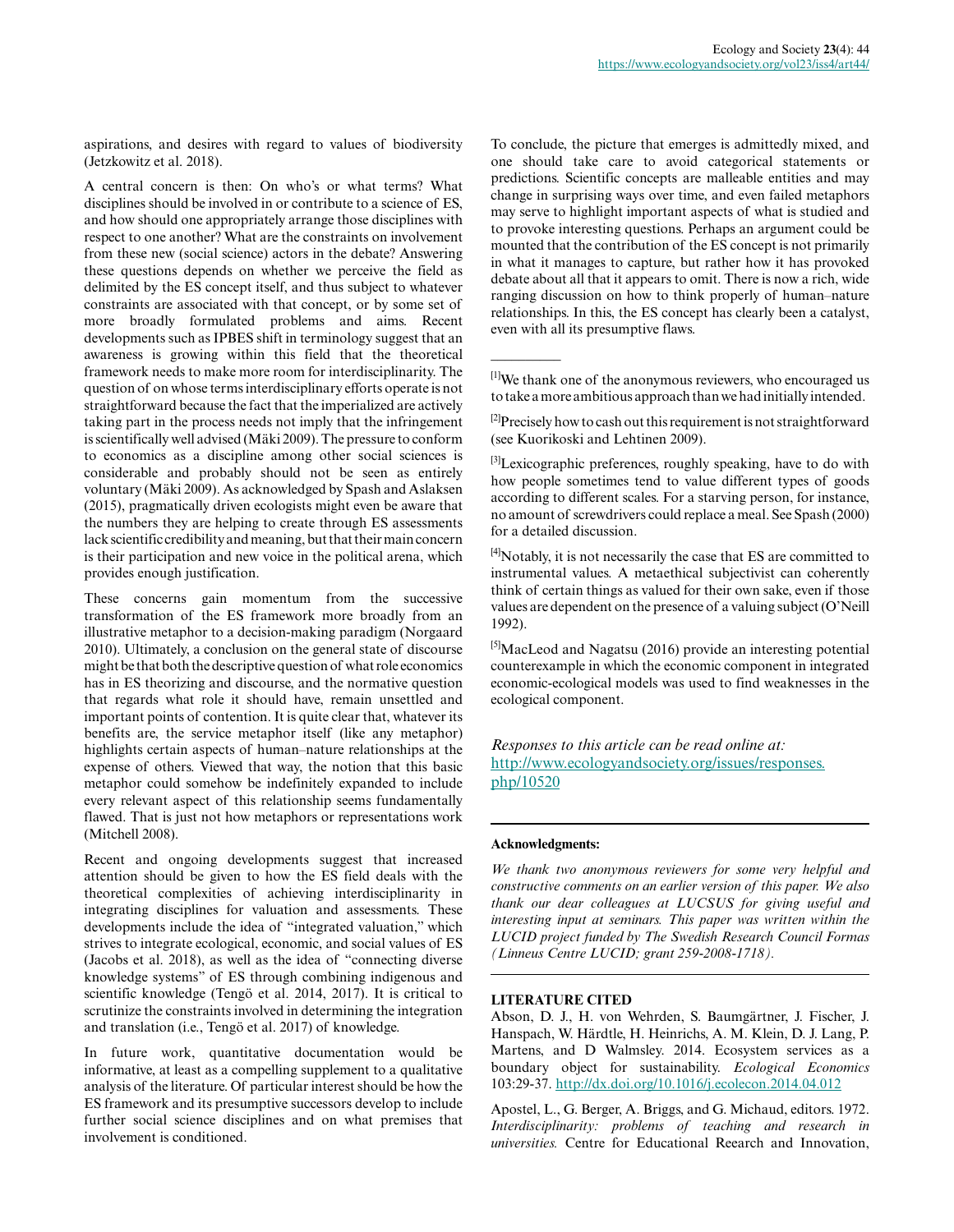Organisation for Economic Co-operation and Development, Paris.

Bammer, G. 2013. *Disciplining interdisciplinarity: integration and implementation sciences for researching complex real-world problems.* ANU Press, Canberra, Australia. [http://dx.doi.](http://dx.doi.org/10.22459/DI.01.2013) [org/10.22459/DI.01.2013](http://dx.doi.org/10.22459/DI.01.2013)

Baumgardner, D., S. Varela, F. J. Escobedo, A. Chacalo, and C. Ochoa. 2012. The role of a peri-urban forest on air quality improvement in the Mexico City megalopolis. *Environmental Pollution* 163:174-183. <http://dx.doi.org/10.1016/j.envpol.2011.12.016>

Bechtel, W. 1986. The nature of scientific integration. Pages 1-51 *in* W. Bechtel, editor. *Integrating scientific disciplines.* Springer, Dordrecht, The Netherlands. [http://dx.doi.org/10.1007/978-94-](http://dx.doi.org/10.1007/978-94-010-9435-1_1) [010-9435-1\\_1](http://dx.doi.org/10.1007/978-94-010-9435-1_1) 

Bennett, E. M., and R. Chaplin-Kramer. 2016. Science for the sustainable use of ecosystem services. *F1000Research 2016* 5 (F1000 Faculty Rev):2622.<https://doi.org/10.12688/f1000research.9470.1>

Braat, L. C. 2018. Five reasons why the Science publication "Assessing nature's contributions to people" (Diaz et al. 2018) would not have been accepted in Ecosystem Services. *Ecosystem Services* 30(A):A1-A2. <https://doi.org/10.1016/j.ecoser.2018.02.002>

Braat, L. C., and R. de Groot. 2012. The ecosystem services agenda: bridging the worlds of natural science and economics, conservation and development, and public and private policy. *Ecosystem Services* 1(1):4-15. [http://dx.doi.org/10.1016/j.](http://dx.doi.org/10.1016/j.ecoser.2012.07.011) [ecoser.2012.07.011](http://dx.doi.org/10.1016/j.ecoser.2012.07.011) 

Brennan, A., and Y.-S. Lo. 2016. Environmental ethics. *In* E. N. Zalta, editor. *The Stanford encyclopedia of philosophy.* Winter 2016 edition. Stanford University, Stanford, California, USA. [online] URL: [https://plato.stanford.edu/archives/win2016/entries/](https://plato.stanford.edu/archives/win2016/entries/ethics-environmental/) [ethics-environmental/](https://plato.stanford.edu/archives/win2016/entries/ethics-environmental/)

Burkhard, B., I. Petrosillo, and R. Costanza. 2010. Ecosystem services – bridging ecology, economy and social sciences. *Ecological Complexity* 7(3):257-259. [http://dx.doi.org/10.1016/j.](http://dx.doi.org/10.1016/j.ecocom.2010.07.001) [ecocom.2010.07.001](http://dx.doi.org/10.1016/j.ecocom.2010.07.001) 

Carpenter, S. R., R. DeFries, T. Dietz, H. A. Mooney, S. Polasky, W. V. Reid, and R. J. Scholes. 2006. Millennium Ecosystem Assessment: research needs. *Science* 314:257-258. [http://dx.doi.](http://dx.doi.org/10.1126/science.1131946) [org/10.1126/science.1131946](http://dx.doi.org/10.1126/science.1131946)

Cartwright, N. 1999. *The dappled world: a study of the boundaries of science.* Cambridge University Press, Cambridge, UK. [http://](http://dx.doi.org/10.1017/CBO9781139167093) [dx.doi.org/10.1017/CBO9781139167093](http://dx.doi.org/10.1017/CBO9781139167093) 

Cat, J. 2017. The unity of science. *In* E. N. Zalta, editor. *The Stanford encyclopedia of philosophy.* Fall 2017 Edition. Stanford University, Stanford, California, USA. [online] URL: [https://](https://plato.stanford.edu/archives/fall2017/entries/scientific-unity/) [plato.stanford.edu/archives/fall2017/entries/scientific-unity/](https://plato.stanford.edu/archives/fall2017/entries/scientific-unity/)

Chan, K. M. A., A. D. Guerry, P. Balvanera, S. Klain, T. Satterfield, X. Basurto, A. Bostrom, R. Chuenpagdee, R. Gould, B. S. Halpern, N. Hannahs, J. Levine, B. Norton, M. Ruckelshaus, R. Russel, J. Tam, and U. Woodside. 2012. Where are *cultural* and *social* in ecosystem services? A framework for constructive engagement. *Bioscience* 62(8):744-756. [http://dx.doi.org/10.1525/](http://dx.doi.org/10.1525/bio.2012.62.8.7) [bio.2012.62.8.7](http://dx.doi.org/10.1525/bio.2012.62.8.7) 

Chaudhary, S., A. McGregor, D. Houston, and N. Chettri. 2015. The evolution of ecosystem services: a time series and discoursecentered analysis. *Environmental Science and Policy* 54:25-34. <http://dx.doi.org/10.1016/j.envsci.2015.04.025>

Clarke, S., and A. Walsh. 2009. Scientific imperialism and the proper relations between the sciences. *International Studies in the Philosophy of Science* 23(2):195-207. [http://dx.doi.](http://dx.doi.org/10.1080/02698590903007170) [org/10.1080/02698590903007170](http://dx.doi.org/10.1080/02698590903007170) 

Cooper, N., E. Brady, H. Steen, and R. Bryce. 2016. Aesthetic and spiritual values of ecosystems: recognising the ontological and axiological plurality of cultural ecosystem 'service'. *Ecosystem Services* 21(B):218-229.<http://dx.doi.org/10.1016/j.ecoser.2016.07.014>

Costanza, R., R. d'Arge, R. de Groot, S. Farber, M. Grasso, B. Hannon, K. Limburg, S. Naeem, R. V. O'Neill, J. Paruelo, R. G. Raskin, P. Sutton, and M. van den Belt. 1997. The value of the world's ecosystem services and natural capital. *Nature* 387:253-260. <http://dx.doi.org/10.1038/387253a0>

Costanza, R., R. de Groot, L. Braat, I. Kubiszewski, L. Fioramonti, P. Sutton, S. Farber, and M. Grasso. 2017. Twenty years of ecosystem services: How far have we come and how far do we still need to go? *Ecosystem Services* 28(A):1-16. [http://dx.](http://dx.doi.org/10.1016/j.ecoser.2017.09.008) [doi.org/10.1016/j.ecoser.2017.09.008](http://dx.doi.org/10.1016/j.ecoser.2017.09.008) 

Daily, G. C., editor. 1997. *Nature's services: societal dependence on natural ecosystems.* Island Press, Washington, D.C., USA.

Darden, L. 1991. *Theory change in science: strategies from Mendelian genetics.* Oxford University Press, Oxford, UK.

Darden, L., and N. Maull. 1977. Interfield theories. *Philosophy of Science* 44(1):43-64.<http://dx.doi.org/10.1086/288723>

Díaz, S., S. Demissew, J. Carabias, C. Joly, M. Lonsdale, N. Ash, A. Larigauderie, J. R. Adhikari, S. Arico, A. Báldi, A. Bartuska, I. A. Baste, A. Bilgin, E. Brondizio, K. M. A. Chan, V. E. Figueroa, A. Duraiappah, M. Fischer, R. Hill, T. Koetz, P. Leadley, P. Lyver, G. M. Mace, B. Martin-Lopez, M. Okumura, D. Pacheco, U. Pascual, E. S. Pérez, B. Reyers, E. Roth, O. Saito, R. J. Scholes, N. Sharma, H. Tallis, R. Thaman, R. Watson, T. Yahara, Z. A. Hamid, C. Akosim, Y. Al-Hafedh, R. Allahverdiyev, E. Amankwah, S. T. Asah, Z. Asfaw, G. Bartus, L. A. Brooks, J. Caillaux, G. Dalle, D. Darnaedi, A. Driver, G. Erpul, P. Escobar-Eyzaguirre, P. Failler, A. M. M. Fouda, B. Fu, H. Gundimeda, S. Hashimoto, F. Homer, S. Lavorel, G. Lichtenstein, W. A. Mala, W. Mandivenyi, P. Matczak, C. Mbizvo, M. Mehrdadi, J. P. Metzger, J. B. Mikissa, H. Moller, H. A. Mooney, P. Mumby, H. Nagendra, C. Nesshover, A. A. Oteng-Yeboah, G. Pataki, M. Roué, J. Rubis, M. Schultz, P. Smith, R. Sumaila, K. Takeuchi, S. Thomas, M. Verma, Y. Yeo-Chang, and D. Zlatanova. 2015. The IPBES conceptual framework — connecting nature and people. *Current Opinion in Environmental Sustainability* 14:1-16. [https://](https://doi.org/10.1016/j.cosust.2014.11.002) [doi.org/10.1016/j.cosust.2014.11.002](https://doi.org/10.1016/j.cosust.2014.11.002) 

Díaz, S., U. Pascual, M. Stenseke, B. Martín-López, R. T. Watson, Z. Molnár, R. Hill, K. M. A. Chan, I. A. Baste, K. A. Brauman, S. Polasky, A. Church, M. Lonsdale, A. Larigauderie, P. W. Leadley, A. P. E. van Oudenhoven, F. van der Plaat, M. Schröter, S. Lavorel, Y. Aumeeruddy-Thomas, E. Bukvareva, K. Davies, S. Demissew, G. Erpul, P. Failler, C. A. Guerra, C. L. Hewitt, H. Keune, S. Lindley, and Y. Shirayama. 2018. Assessing nature's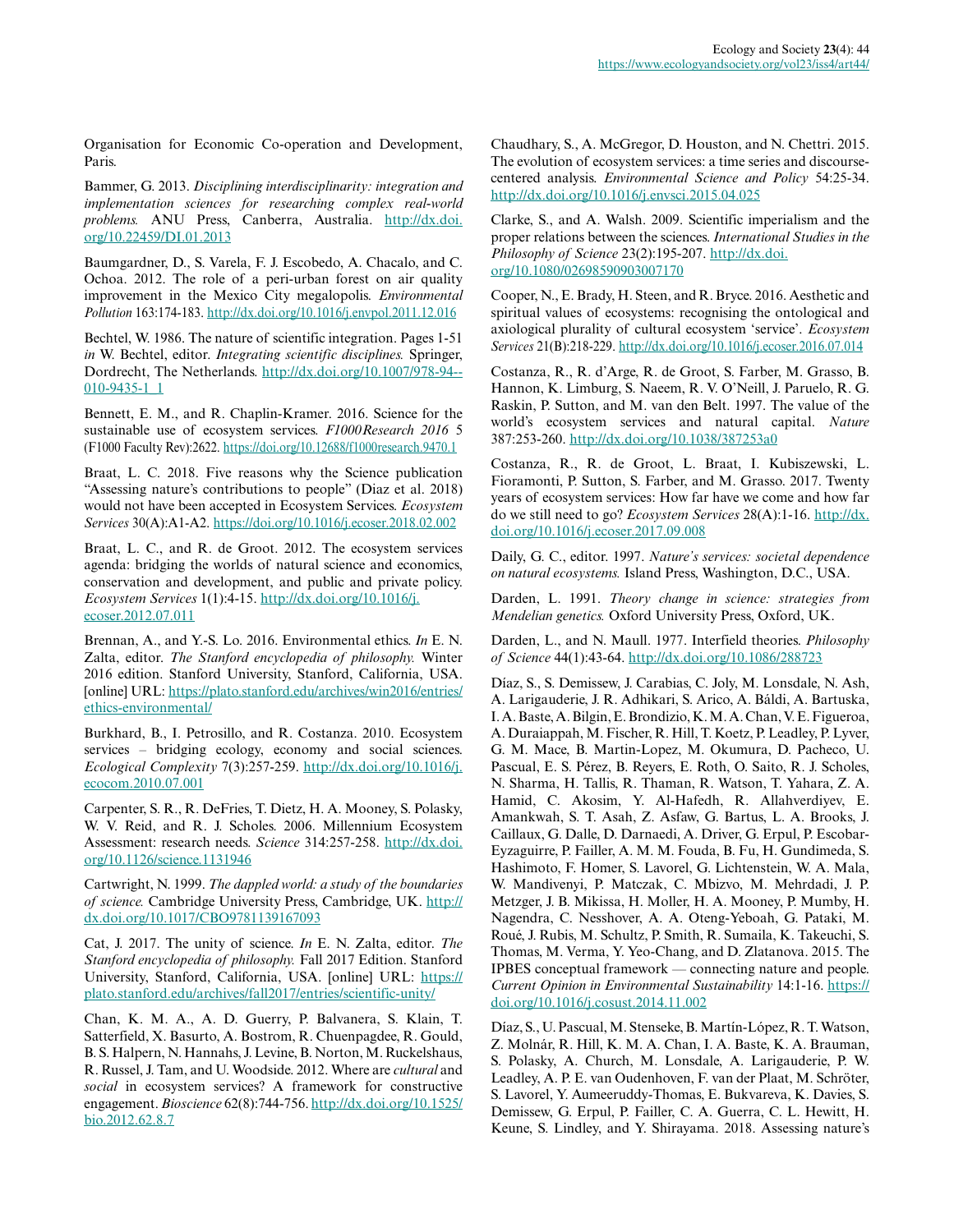contributions to people. *Science* 359:270-272. [http://dx.doi.](http://dx.doi.org/10.1126/science.aap8826) [org/10.1126/science.aap8826](http://dx.doi.org/10.1126/science.aap8826) 

Donovan, G. H., and D. T. Butry. 2011. The effect of urban trees on the rental price of single-family homes in Portland, Oregon. *Urban Forestry and Urban Greening* 10(3):163-168. [http://dx.doi.](http://dx.doi.org/10.1016/j.ufug.2011.05.007) [org/10.1016/j.ufug.2011.05.007](http://dx.doi.org/10.1016/j.ufug.2011.05.007)

Dupré, J. 1996. Against scientific imperialism. Pages 374-381 *in* M. Forbes, D. Hull, and R. M. Burian, editors. *PSA 1994: proceedings of the 1994 biennial meeting of the Philosophy of Science Association.* Volume 2. Philosophy of Science Association, East Lansing, Michigan, USA.

Dupré, J. 2001. *Human nature and the limits of science.* Clarendon Press, Oxford, UK. <http://dx.doi.org/10.1093/0199248060.001.0001>

Ehrlich, P., and A. Ehrlich. 1981. *Extinction: the causes and consequences of the disappearance of species.* Random House, New York, New York, USA.

Ehrlich, P. R., and H. A. Mooney. 1983. Extinction, substitution, and ecosystem services. *Bioscience* 33(4):248-254. [http://dx.doi.](http://dx.doi.org/10.2307/1309037) [org/10.2307/1309037](http://dx.doi.org/10.2307/1309037) 

Fisher, B., R. K. Turner, and P. Morling. 2009. Defining and classifying ecosystem services for decision making. *Ecological Economics* 68(3):643-653. [http://dx.doi.org/10.1016/j.](http://dx.doi.org/10.1016/j.ecolecon.2008.09.014) [ecolecon.2008.09.014](http://dx.doi.org/10.1016/j.ecolecon.2008.09.014) 

Fumagalli, R. 2018. Who is afraid of scientific imperialism? *Synthese* 195(9):4125-4146.<https://doi.org/10.1007/s11229-017-1411-2>

Gómez-Baggethun, E., R. de Groot, P. L. Lomas, and C. Montes. 2010. The history of ecosystem services in economic theory and practice: from early notions to markets and payment schemes. *Ecological Economics* 69(6):1209-1218. [http://dx.doi.org/10.1016/](http://dx.doi.org/10.1016/j.ecolecon.2009.11.007) [j.ecolecon.2009.11.007](http://dx.doi.org/10.1016/j.ecolecon.2009.11.007) 

Haines-Young, R., and M. Potschin. 2010. The links between biodiversity, ecosystem services and human well-being. Pages 110-139 *in* D. G. Raffaelli and C. L. J. Frid, editors. *Ecosystem ecology: a new synthesis.* Cambridge University Press, Cambridge, UK. <http://dx.doi.org/10.1017/CBO9780511750458.007>

Hejnowicz, A. P., and M. A. Rudd. 2017. The value landscape in ecosystem services: value, value wherefore art thou value? *Sustainability* 9(5):850. <http://dx.doi.org/10.3390/su9050850>

Jacobs, S., H. Keune, D. Vrebos, O. Beauchard, F. Villa, and P. Meire. 2013. Ecosystem service assessments: science or pragmatism? Pages 157-165 *in* S. Jacobs, N. Dendoncker, and H. Keune, editors. *Ecosystem services: global issues, local practices.* Elsevier, Amsterdam, The Netherlands. [https://doi.org/10.1016/](https://doi.org/10.1016/B978-0-12-419964-4.00014-7) [B978-0-12-419964-4.00014-7](https://doi.org/10.1016/B978-0-12-419964-4.00014-7) 

Jacobs, S., B. Martín-López, D. N. Barton, R. Dunford, P. A. Harrison, E. Kelemen, H. Saarikoski, M. Termansen, M. García-Llorente, E. Gómez-Baggethun, L. Kopperoinen, S. Luque, I. Palomo, J. A. Priess, G. M. Rusch, P. Tenerelli, F. Turkelboom, R. Demeyer, J. Hauck, H. Keune, and R. Smith. 2018. The means determine the end – pursuing integrated valuation in practice. *Ecosystem Services* 29(C):515-528. [https://doi.org/10.1016/j.](https://doi.org/10.1016/j.ecoser.2017.07.011) [ecoser.2017.07.011](https://doi.org/10.1016/j.ecoser.2017.07.011) 

James, S. P. 2015. Cultural ecosystem services: a critical assessment. *Ethics, Policy and Environment* 18(3):338-350. [http://](http://dx.doi.org/10.1080/21550085.2015.1111616) [dx.doi.org/10.1080/21550085.2015.1111616](http://dx.doi.org/10.1080/21550085.2015.1111616)

Jax, K. 2016. Ecosystem functions: a critical perspective. Pages 42-44 *in* M. Potschin, R. Haines-Young, R. Fish, and R. K. Turner, editors. *Routledge handbook of ecosystem services.* Routledge, London, UK.

Jetzkowitz, J., C. S. A. van Koppen, R. Lidskog, K. Ott, L. Voget-Kleschin, and C. M. L. Wong. 2018. The significance of meaning. Why IPBES needs the social sciences and humanities. *Innovation: The European Journal of Social Science Research* 31:S38-S60. <https://doi.org/10.1080/13511610.2017.1348933>

Justus, J., M. Colyvan, H. Regan, and L. Maguire. 2009. Buying into conservation: intrinsic versus instrumental value. *Trends in Ecology and Evolution* 24(4):187-191. [http://dx.doi.org/10.1016/j.](http://dx.doi.org/10.1016/j.tree.2008.11.011) [tree.2008.11.011](http://dx.doi.org/10.1016/j.tree.2008.11.011) 

Kelemen, E., M. García-Llorente, G. Pataki, B. Martín-López, and E. Gómez-Baggethun. 2016. Non-monetary techniques for the valuation of ecosystem services. *In* M. Potschin-Young and K. Jax, editors. *OpenNESS ecosystem services reference book.* Operationalisation of natural capital and ecosystem services, Finnish Environment Institute, Helsinki, Finland. [online] URL: [http://www.openness-project.eu/library/reference-book/sp-non-monetary](http://www.openness-project.eu/library/reference-book/sp-non-monetary-valuation)[valuation](http://www.openness-project.eu/library/reference-book/sp-non-monetary-valuation) 

Kellert, S. H., H. E. Longino, and C. K. Waters. 2006. Introduction: the pluralist stance. Pages vii-xxix *in* S. H. Kellert, H. E. Longino, and C. K. Waters, editors. *Scientific pluralism.* University of Minnesota Press, Minneapolis, Minnesota, USA.

Kenter, J. O. 2016. Deliberative and non-monetary valuation. Pages 271-288 *in* M. Potschin, R. Haines-Young, R. Fish, and R. K. Turner, editors. *Routledge handbook of ecosystem services.* Routledge, London, UK.

Klein, J. T. 1990. *Interdisciplinarity: history, theory, and practice.* Wayne State University Press, Detroit, Michigan, USA.

Klein, J. T. 2012. Research integration: a comparative knowledge base. Pages 283-298 *in* A. F. Repko, W. H. Newell, and R. Szostak, editors. *Case studies in interdisciplinary research.* Sage, Thousand Oaks, California, USA.

Kuhn, T. 1970. *The structure of scientific revolutions.* Second edition. University of Chicago Press, Chicago, Illinois, USA.

Kuorikoski, J., and A. Lehtinen. 2009. Economics imperialism and solution concepts in political science. *Philosophy of the Social Sciences Philosophy of the Social Sciences* 40(3):347-374. [http://](http://dx.doi.org/10.1177/0048393109341452) [dx.doi.org/10.1177/0048393109341452](http://dx.doi.org/10.1177/0048393109341452) 

La Notte, A., D. D'Amato, H. Mäkinen, M. L. Paracchini, C. Liquete, B. Egoh, D. Geneletti, and N. D. Crossman. 2017. Ecosystem services classification: a systems ecology perspective of the cascade framework. *Ecological Indicators* 74:392-402. <http://dx.doi.org/10.1016/j.ecolind.2016.11.030>

Lele, S., O. Springate-Baginski, R. Lakerveld, D. Deb, and P. Dash. 2013. Ecosystem services: origins, contributions, pitfalls, and alternatives. *Conservation and Society* 11(4):343-358. [http://](http://dx.doi.org/10.4103/0972-4923.125752) [dx.doi.org/10.4103/0972-4923.125752](http://dx.doi.org/10.4103/0972-4923.125752)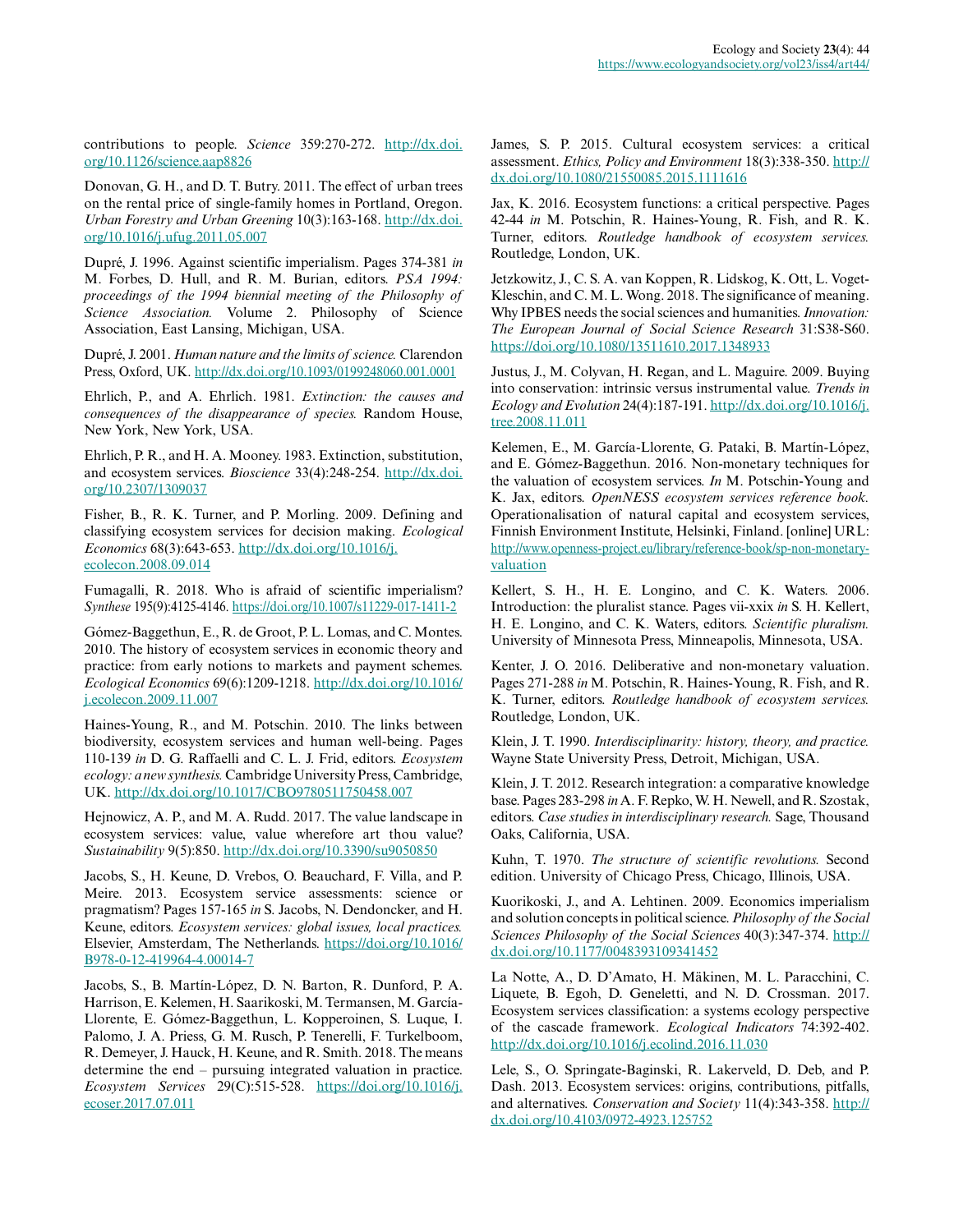Longino, H. 1996. Cognitive and non-cognitive values in science. Pages 39-58 *in* L. H. Nelson and J. Nelson, editors. *Feminism, science, and the philosophy of science.* Kluwer, Dordrecht, The Netherlands.

Maass, J., P. Balvanera, A. Castillo, G. C. Daily, H. A. Mooney, P. Ehrlich, M. Quesada, A. Miranda, V. J. Jaramillo, F. García-Oliva, A. Martínez-Yrizar, H. Cotler, J. López-Blanco, A. Pérez-Jiménez, A. Búrquez, C. Tinoco, G. Ceballos, L. Barraza, R. Ayala, and J. Sarukhán. 2005. Ecosystem services of tropical dry forests: insights from long-term ecological and social research on the Pacific Coast of Mexico. *Ecology and Society* 10(1):17. [online] URL:<http://www.ecologyandsociety.org/vol10/iss1/art17/>

MacLeod, M., and M. Nagatsu. 2016. Model coupling in resource economics: conditions for effective interdisciplinary collaboration. *Philosophy of Science* 83(3):412-433. <http://dx.doi.org/10.1086/685745>

Mäki, U. 2009. Economics imperialism: concept and constraints. *Philosophy of the Social Sciences* 39(3):351-380. [http://dx.doi.](http://dx.doi.org/10.1177/0048393108319023) [org/10.1177/0048393108319023](http://dx.doi.org/10.1177/0048393108319023)

Mäki, U. 2013. Scientific imperialism: difficulties in definition, identification, and assessment. *International Studies in the Philosophy of Science* 27(3):325-339. [http://dx.doi.](http://dx.doi.org/10.1080/02698595.2013.825496) [org/10.1080/02698595.2013.825496](http://dx.doi.org/10.1080/02698595.2013.825496)

Maull, N. L. 1977. Unifying science without reduction. *Studies in History and Philosophy of Science: Part A* 8(2):143-162. [http://](http://dx.doi.org/10.1016/0039-3681%2877%2990012-7) [dx.doi.org/10.1016/0039-3681\(77\)90012-7](http://dx.doi.org/10.1016/0039-3681%2877%2990012-7) 

McDonough, K., S. Hutchinson, T. Moore, and J. M. S. Hutchinson. 2017. Analysis of publication trends in ecosystem services research. *Ecosystem Services* 25:82-88. [http://dx.doi.](http://dx.doi.org/10.1016/j.ecoser.2017.03.022) [org/10.1016/j.ecoser.2017.03.022](http://dx.doi.org/10.1016/j.ecoser.2017.03.022)

Midgley, M. 1984. Reductivism, fatalism and sociobiology. *Journal of Applied Philosophy* 1(1):107-114. [http://dx.doi.](http://dx.doi.org/10.1111/j.1468-5930.1984.tb00190.x) [org/10.1111/j.1468-5930.1984.tb00190.x](http://dx.doi.org/10.1111/j.1468-5930.1984.tb00190.x)

Millenium Ecosystem Assessment. 2005. *Ecosystems and human well-being: synthesis.* Island Press, Washington, D.C., USA. [online] URL: [https://www.millenniumassessment.org/documents/](https://www.millenniumassessment.org/documents/document.356.aspx.pdf) [document.356.aspx.pdf](https://www.millenniumassessment.org/documents/document.356.aspx.pdf)

Mitchell, S. 2002. Integrative pluralism. *Biology and Philosophy* 17(1):55-70.

Mitchell, S. D. 2009. *Unsimple truths: science, complexity, and policy.* University Of Chicago Press, Chicago, Illinois, USA.

Mooney, H. A., and P. R. Ehrlich. 1997. Ecosystem services: a fragmentary history. Pages 11-19 *in* G. C. Daily, editor. *Nature's services: societal dependence on natural ecosystems.* Island Press, Washington, D.C., USA.

Naeem, S., J. C. Ingram, A. Varga, T. Agardy, P. Barten, G. Bennett, E. Bloomgarden, L. L. Bremer, P. Burkill, M. Cattau, C. Ching, M. Colby, D. C. Cook, R. Costanza, F. DeClerck, C. Freund, T. Gartner, R. Goldman-Benner, J. Gunderson, D. Jarrett, A. P. Kinzig, A. Kiss, A. Koontz, P. Kumar, J. R. Lasky, M. Masozera, D. Meyers, F. Milano, L. Naughton-Treves, E. Nichols, L. Olander, P. Olmsted, E. Perge, C. Perrings, S. Polasky, J. Potent, C. Prager, F. Quétier, K. Redford, K. Saterson, G. Thoumi, M. T. Vargas, S. Vickerman, W. Weisser, D. Wilkie, and S. Wunder. 2015. Get the science right when paying for nature's services. *Science* 347:1206-1207. [http://dx.doi.org/10.1126/](http://dx.doi.org/10.1126/science.aaa1403) [science.aaa1403](http://dx.doi.org/10.1126/science.aaa1403)

Nahlik, A. M., M. E. Kentula, M. S. Fennessy, and D. H. Landers. 2012. Where is the consensus? A proposed foundation for moving ecosystem service concepts into practice. *Ecological Economics* 77:27-35.<http://dx.doi.org/10.1016/j.ecolecon.2012.01.001>

Norgaard, R. B. 1989. The case for methodological pluralism. *Ecological Economics* 1(1):37-57. [https://doi.org/10.1016/0921-8009](https://doi.org/10.1016/0921-8009(89)90023-2) [\(89\)90023-2](https://doi.org/10.1016/0921-8009(89)90023-2) 

Norgaard, R. B. 2010. Ecosystem services: from eye-opening metaphor to complexity blinder. *Ecological Economics* 69 (6):1219-1227.<http://dx.doi.org/10.1016/j.ecolecon.2009.11.009>

Norton, B. G. 2011. Modeling sustainability in economics and ecology. Pages 363-398 *in* K. deLaplante, B. Brown, and K. A. Peacock, editors. *Philosophy of ecology.* Elsevier, Oxford, UK. <http://dx.doi.org/10.1016/B978-0-444-51673-2.50014-5>

Norton, B. G. 2015. *Sustainable values, sustainable change: a guide to environmental decision making.* University of Chicago Press, Chicago, Illinois, USA.

Norton, B. G., and D. Noonan. 2007. Ecology and valuation: big changes needed. *Ecological Economics* 63(4):664-675. [http://dx.](http://dx.doi.org/10.1016/j.ecolecon.2007.02.013) [doi.org/10.1016/j.ecolecon.2007.02.013](http://dx.doi.org/10.1016/j.ecolecon.2007.02.013) 

Noss, R. F. 2007. Values are a good thing in conservation biology. *Conservation Biology* 21(1):18-20. [http://dx.doi.org/10.1111/](http://dx.doi.org/10.1111/j.1523-1739.2006.00637.x) [j.1523-1739.2006.00637.x](http://dx.doi.org/10.1111/j.1523-1739.2006.00637.x)

O'Neill, J. 1992. The varieties of intrinsic value. *The Monist* 75 (2):119-137. <http://dx.doi.org/10.5840/monist19927527>

O'Neill, J., A. Holland, and A. Light. 2008. *Environmental values.* Routledge, London, UK.<http://dx.doi.org/10.4324/9780203495452>

O'Rourke, M., S. Crowley, and C. Gonnerman. 2016. On the nature of cross-disciplinary integration: a philosophical framework. *Studies in History and Philosophy of Science Part C: Biological and Biomedical Sciences* 56:62-70. [http://dx.doi.](http://dx.doi.org/10.1016/j.shpsc.2015.10.003) [org/10.1016/j.shpsc.2015.10.003](http://dx.doi.org/10.1016/j.shpsc.2015.10.003) 

Parker, W. S. 2014. Values and uncertainties in climate prediction, revisited. *Studies in History and Philosophy of Science* 46 (C):24-30. <http://doi.org/10.1016/j.shpsa.2013.11.003>

Pascual, U., P. Balvanera, S. Díaz, G. Pataki, E. Roth, M. Stenseke, R. T. Watson, E. Başak Dessane, M. Islar, E. Kelemen, V. Maris, M. Quaas, S. M. Subramanian, H. Wittmer, A. Adlan, S. Ahn, Y. S. Al-Hafedh, E. Amankwah, S. T. Asah, P. Berry, A. Bilgin, S. J. Breslow, C. Bullock, D. Cáceres, H. Daly-Hassen, E. Figueroa, C. D. Golden, E. Gómez-Baggethun, D. González-Jiménez, J. Houdet, H. Keune, R. Kumar, K. Ma, P. H. May, A. Mead, P. O'Farrell, R. Pandit, W. Pengue, R. Pichis-Madruga, F. Popa, S. Preston, D. Pacheco-Balanza, H. Saarikoski, B. B. Strassburg, M. van den Belt, M. Verma, F. Wickson, and N. Yagi. 2017. Valuing nature's contributions to people: the IPBES approach. *Current Opinion in Environmental Sustainability* 26-27:7-16. <http://dx.doi.org/10.1016/j.cosust.2016.12.006>

Persson, J., H. Thorén, and L. Olsson. 2018. The interdisciplinary decision problem: Popperian optimism and Kuhnian pessimism in forestry. *Ecology and Society* 23(3):40. [https://doi.org/10.5751/](https://doi.org/10.5751/ES-10401-230340) [ES-10401-230340](https://doi.org/10.5751/ES-10401-230340)